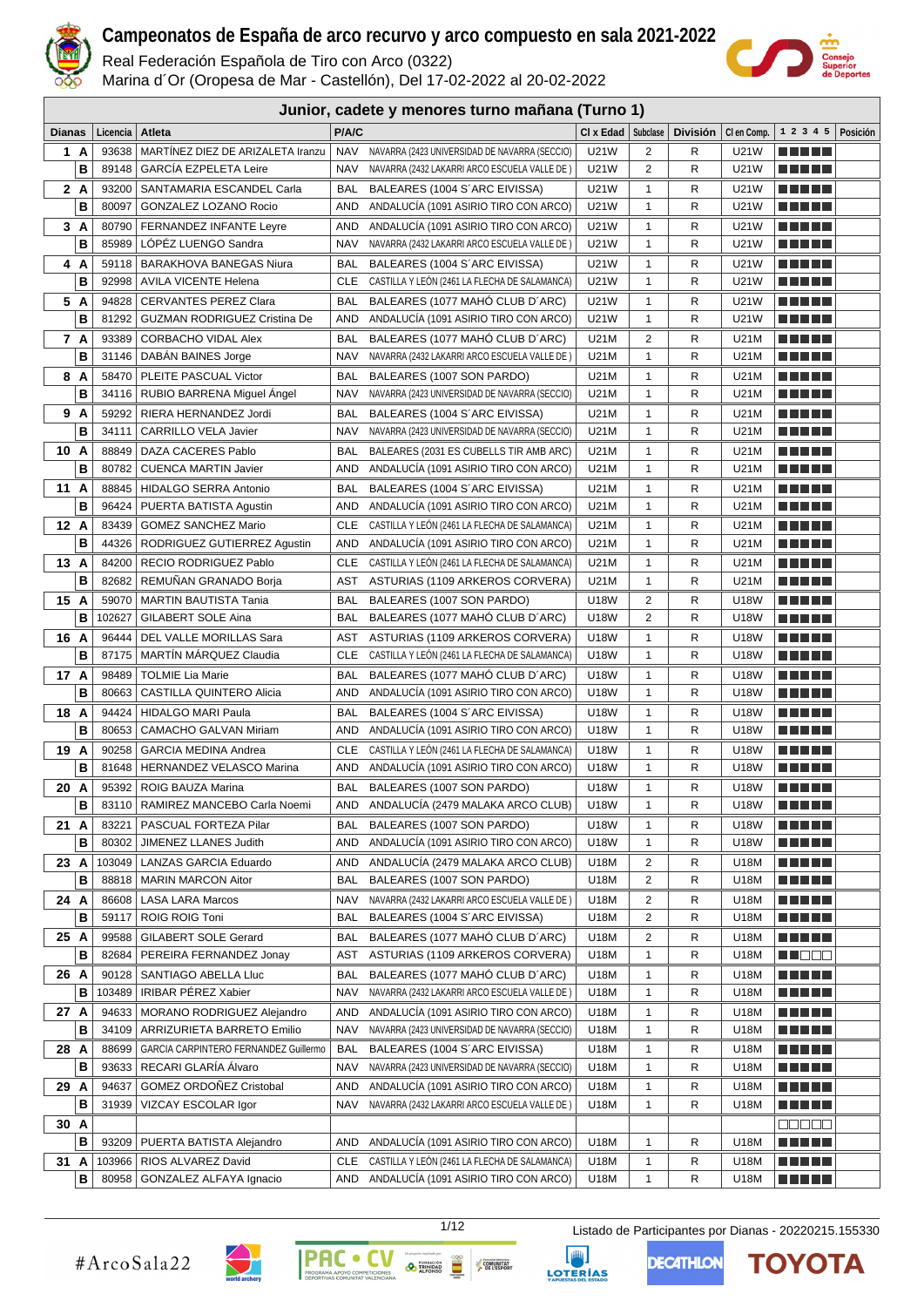

Real Federación Española de Tiro con Arco (0322)

Marina d´Or (Oropesa de Mar - Castellón), Del 17-02-2022 al 20-02-2022



ΤΟΥΟΤΑ

**DECATHLON** 

|               |   |          |                                    |            | Junior, cadete y menores turno mañana (Turno 1) |             |                |                 |             |                        | Continuar |
|---------------|---|----------|------------------------------------|------------|-------------------------------------------------|-------------|----------------|-----------------|-------------|------------------------|-----------|
| <b>Dianas</b> |   | Licencia | Atleta                             | P/A/C      |                                                 | CI x Edad   | Subclase       | <b>División</b> | CI en Comp. | 1 2 3 4 5              | Posición  |
| 33A           |   | 94636    | PEREZ CUMBRERAS Sandra             | <b>AND</b> | ANDALUCÍA (1091 ASIRIO TIRO CON ARCO)           | <b>U15W</b> | 2              | R               | U15W        | .                      |           |
|               | B | 100943   | <b>GOIKOETXEA MARTINEZ Sara</b>    | <b>NAV</b> | NAVARRA (2423 UNIVERSIDAD DE NAVARRA (SECCIO)   | <b>U15W</b> | $\overline{2}$ | R               | <b>U15W</b> | <u> El Bertin</u>      |           |
| 34 A          |   | 104163   | <b>VANRELL ESPADAS Iria</b>        | <b>BAL</b> | BALEARES (1077 MAHÓ CLUB D'ARC)                 | U15W        | 2              | R               | U15W        | <u> El Bertin</u>      |           |
|               | в | 98920    | PEREZ ROFA Luna                    | <b>AND</b> | ANDALUCIA (1091 ASIRIO TIRO CON ARCO)           | <b>U15W</b> | $\mathbf{1}$   | R               | U15W        |                        |           |
| 35 A          |   | 91489    | <b>AZNAR TEJERO Marta</b>          | <b>AND</b> | ANDALUCÍA (1091 ASIRIO TIRO CON ARCO)           | <b>U15W</b> | $\mathbf{1}$   | R               | U15W        | ma matsa               |           |
|               | B | 103485   | PEÑA JIMÉNEZ Luzia                 | <b>NAV</b> | NAVARRA (2694 SKADI ARCO ESCUELA)               | U15W        | $\mathbf{1}$   | R               | U15W        |                        |           |
| 36 A          |   | 91548    | ROMERO ABRIO Leticia               | <b>AND</b> | ANDALUCIA (1091 ASIRIO TIRO CON ARCO)           | <b>U15W</b> | $\mathbf{1}$   | R               | <b>U15W</b> | ma matsa               |           |
|               | B | 96442    | <b>ROMERO ANTOMIL Alana</b>        | AST        | ASTURIAS (1109 ARKEROS CORVERA)                 | <b>U15W</b> | $\mathbf{1}$   | R               | U15W        | ma mata                |           |
| 37 A          |   | 103335   | PALOMO SANCHEZ Carmen              | <b>AND</b> | ANDALUCÍA (2479 MALAKA ARCO CLUB)               | <b>U15W</b> | $\mathbf{1}$   | R               | U15W        | ma matsa               |           |
|               | В | 103484   | CELAYA ZABALETA Ekiñe              | <b>NAV</b> | NAVARRA (2694 SKADI ARCO ESCUELA)               | U15W        | $\mathbf{1}$   | R               | U15W        | <u> El Bertin</u>      |           |
| 38 A          |   | 94632    | MORANO RODRIGUEZ Rocio             | <b>AND</b> | ANDALUCÍA (1091 ASIRIO TIRO CON ARCO)           | U15W        | $\mathbf{1}$   | R               | U15W        | n na m                 |           |
|               | в | 94106    | <b>TORRES PEIRE Gisela</b>         | BAL        | BALEARES (1004 S'ARC EIVISSA)                   | <b>U15W</b> | $\mathbf{1}$   | R               | U15W        | n di Titolo            |           |
| 39 A          |   | 94635    | PEREZ CUMBRERAS Lucia              | AND        | ANDALUCÍA (1091 ASIRIO TIRO CON ARCO)           | <b>U15W</b> | $\mathbf{1}$   | R               | <b>U15W</b> | ma mata                |           |
|               | B | 96849    | <b>ALLOUCH Israe</b>               | <b>BAL</b> | BALEARES (1004 S'ARC EIVISSA)                   | U15W        | $\mathbf{1}$   | R               | U15W        | ma matsa               |           |
| 40            | A | 94112    | VICENTE DEL VALLE Elena            | <b>AND</b> | ANDALUCÍA (1091 ASIRIO TIRO CON ARCO)           | U15W        | $\mathbf{1}$   | R               | U15W        | n din din              |           |
|               | в | 96895    | <b>IRIGOYEN TORRES Irantzu</b>     | <b>NAV</b> | NAVARRA (2432 LAKARRI ARCO ESCUELA VALLE DE)    | <b>U15W</b> | $\mathbf{1}$   | R               | U15W        | <u> El Bertin</u>      |           |
| 41 A          |   | 92795    | PEREIRA FERNANDEZ Ingrid           | AST        | ASTURIAS (1109 ARKEROS CORVERA)                 | U15W        | 1              | R               | U15W        | 11   11   12   1       |           |
|               | в | 100591   | RAMIRO POLEY Aitor                 | <b>BAL</b> | BALEARES (2031 ES CUBELLS TIR AMB ARC)          | U15M        | $\mathbf{1}$   | R               | U15M        | <u> Literatur in s</u> |           |
| 42 A          |   | 103488   | <b>SLEZAK VICENTE Eneko</b>        | <b>NAV</b> | NAVARRA (2694 SKADI ARCO ESCUELA)               | U15M        | $\mathbf{1}$   | R               | U15M        | ma matsa               |           |
|               | в | 84913    | <b>AMORIN SUAREZ Arturo</b>        | AST        | ASTURIAS (1109 ARKEROS CORVERA)                 | U15M        | $\mathbf{1}$   | R               | U15M        | MA METAL               |           |
| 43            | A | 96408    | DOMINGUEZ RENGEL Antonio           | <b>AND</b> | ANDALUCÍA (1091 ASIRIO TIRO CON ARCO)           | U15M        | 1              | R               | U15M        |                        |           |
|               | B | 96637    | SANTOLARIA MERCEDES Eduardo        | <b>BAL</b> | BALEARES (2031 ES CUBELLS TIR AMB ARC)          | U15M        | $\mathbf{1}$   | R               | U15M        | ma matsa               |           |
| 44 A          |   | 94113    | <b>VICENTE DEL VALLE Jose</b>      | <b>AND</b> | ANDALUCIA (1091 ASIRIO TIRO CON ARCO)           | U15M        | 1              | R               | U15M        | ma matsa               |           |
|               | B | 100860   | <b>ROIG ROIG Marc</b>              | <b>BAL</b> | BALEARES (1004 S'ARC EIVISSA)                   | U15M        | $\mathbf{1}$   | R               | U15M        | n di Titolo            |           |
| 45 A          |   | 80956    | FERNANDEZ INFANTE Guillermo        | <b>AND</b> | ANDALUCIA (1091 ASIRIO TIRO CON ARCO)           | U15M        | 1              | R               | U15M        | MA MPL                 |           |
|               | B | 96274    | BARRERA DE LAS HERAS Yeray         | <b>BAL</b> | BALEARES (1004 S'ARC EIVISSA)                   | U15M        | $\mathbf{1}$   | R               | U15M        | <u> El Bertin</u>      |           |
| 46 A          |   | 96699    | VIZCAY ESCOLAR Julen               | <b>NAV</b> | NAVARRA (2432 LAKARRI ARCO ESCUELA VALLE DE)    | U15M        | $\mathbf{1}$   | R               | U15M        | M M M M                |           |
|               | в | 101974   | SAMPER PYKALAINEN Tashi            | <b>BAL</b> | BALEARES (1004 S'ARC EIVISSA)                   | U15M        | $\mathbf{1}$   | R               | U15M        | <u> El Bertin</u>      |           |
| 48 A          |   | 59138    | PLANELLS SERRA Cristina            | <b>BAL</b> | BALEARES (2031 ES CUBELLS TIR AMB ARC)          | <b>U18W</b> | $\overline{2}$ | C               | <b>U18W</b> | ma matsa               |           |
|               | B | 103046   | URBANO LISBONA Maria               | <b>AND</b> | ANDALUCIA (2479 MALAKA ARCO CLUB)               | <b>U18W</b> | $\mathbf{1}$   | C               | U18W        | a da kasa              |           |
| 49 A          |   | 33195    | <b>GOMEZ GAYOL Sylvia</b>          | AST        | ASTURIAS (1109 ARKEROS CORVERA)                 | <b>U21W</b> | $\mathbf{1}$   | С               | U21W        | an di Biblio           |           |
|               | B | 86921    | <b>GOMEZ BUFI Nur</b>              | <b>BAL</b> | BALEARES (2031 ES CUBELLS TIR AMB ARC)          | <b>U18W</b> | $\mathbf{1}$   | C               | <b>U18W</b> | <u> El Bertin</u>      |           |
| 50 A          |   | 59121    | <b>HIDALGO TORRES Aaron</b>        | BAL        | BALEARES (2031 ES CUBELLS TIR AMB ARC)          | U21M        | 1              | С               | U21M        | <u> Literatur in s</u> |           |
|               | B | 94657    | <b>GARCIA LOPEZ David</b>          | <b>CLE</b> | CASTILLA Y LEON (2461 LA FLECHA DE SALAMANCA)   | U21M        | $\mathbf{1}$   | C               | U21M        | ma matsa               |           |
| 51 A          |   | 32896    | <b>BARRERA DE LAS HERAS Guaire</b> | <b>BAL</b> | BALEARES (2031 ES CUBELLS TIR AMB ARC)          | U21M        | 1              | С               | U21M        | ma matsa               |           |
|               | B |          | 45810   SANTOS GOMEZ Adrian        | <b>AND</b> | ANDALUCÍA (1091 ASIRIO TIRO CON ARCO)           | U21M        | $\mathbf{1}$   | C               | U21M        | n di Titolo            |           |

#### **Junior cadete y menores turno tarde (Turno 2) Dianas Licencia Atleta P/A/C Cl x Edad Subclase División Cl en Comp. 1 2 3 4 5 Posición** <u>man a m</u> **1 A** 90452 BUSTOS PRINCIPE Pablo **CLE** CASTILLA Y LEÓN (1046 ARCO CLUB VALLADOLID) U21M 2 R U21M **REGEL B** 92578 MONTERO CAPELLANES Blai CAT CATALUÑA (1020 ARCO MONTJUIC) U21M 2 R U21M **C** 101286 MARTIN ARCONES Alvaro MAD MADRID (2088 ARCOSOTO) U21M 2 R U21M e e e e e **D** 91663 ZAMORA GARCIA Pablo <br>
CAT CATALUÑA (1020 ARCO MONTJUIC) U21M 2 R U21M <u> E E E E</u> **2 A** 48647 AMPUERO ROMERO Cesar MAD MADRID (2017 ARQUEROS LEGANÉS) U21M 1 R U21M n na mata **B** 32138 SANTIAGO GONZALEZ Ruben CLE CASTILLA Y LEÓN (2070 ARCO CID) U21M 1 R U21M <u>man ma</u> **C** 71000 ARNAL SELGA Joan CAT CATALUÑA (2128 LES FRANQUESES TIRO CON ARCO) U21M 1 R U21M ma mata **D** 30003 RUFAS MORILLO Francho ARA ARAGÓN (2391 ARQUEROS DE SABIÑANIGO) U21M 1 R U21M ma mata **3 A** 88732 MERIDA GONZALEZ Javier MAD MADRID (2407 ARQUEROS VILLA VALDEMORILLO) U21M 1 R U21M a na mats **B** 83459 SANCHEZ CORRALES Pablo Enrique CLE CASTILLA Y LEÓN (1067 ARQUEROS ZAMORA) U21M | 1 | R | U21M e e e e e **C** 106596 SOTO MONSALVE Luis Carlos CAT CAT CATALUÑA (2567 VILANOVA I LA GELTRU TIR AMB A) U21M 1 R U21M **REFER D** 29598 TEMIÑO MEDIEL Andres ARA ARAGÓN (2201 ZARAGOZA CLUB DE TIRO) U21M 1 R U21M ma mata **4 A** 30797 SANCHEZ ANTOKU Yun MAD MADRID (2138 ARQUEROS DE POZUELO) U21M 1 R U21M n din bir **B** 102255 JIMENEZ GONZALEZ Eduardo AND ANDALUCÍA (2147 ARCO GUADAIRA) U21M 1 R U21M n n n n n **C** 86488 MIRA BELMONTE Ruben VAL VALENCIA (2363 ARCXIXONA CAZA CON ARCO) U21M 1 R U21M e e e e e **D** 89102 CALVO RODRIGUEZ Raul EXT EXTREMADURA (2532 VILLA DE MORALEJA TIRO CON ARC) U21M 1 R U21M n nin nin



2/12 Listado de Participantes por Dianas - 20220215.155330

COMUNITAT

**LOTERÍAS**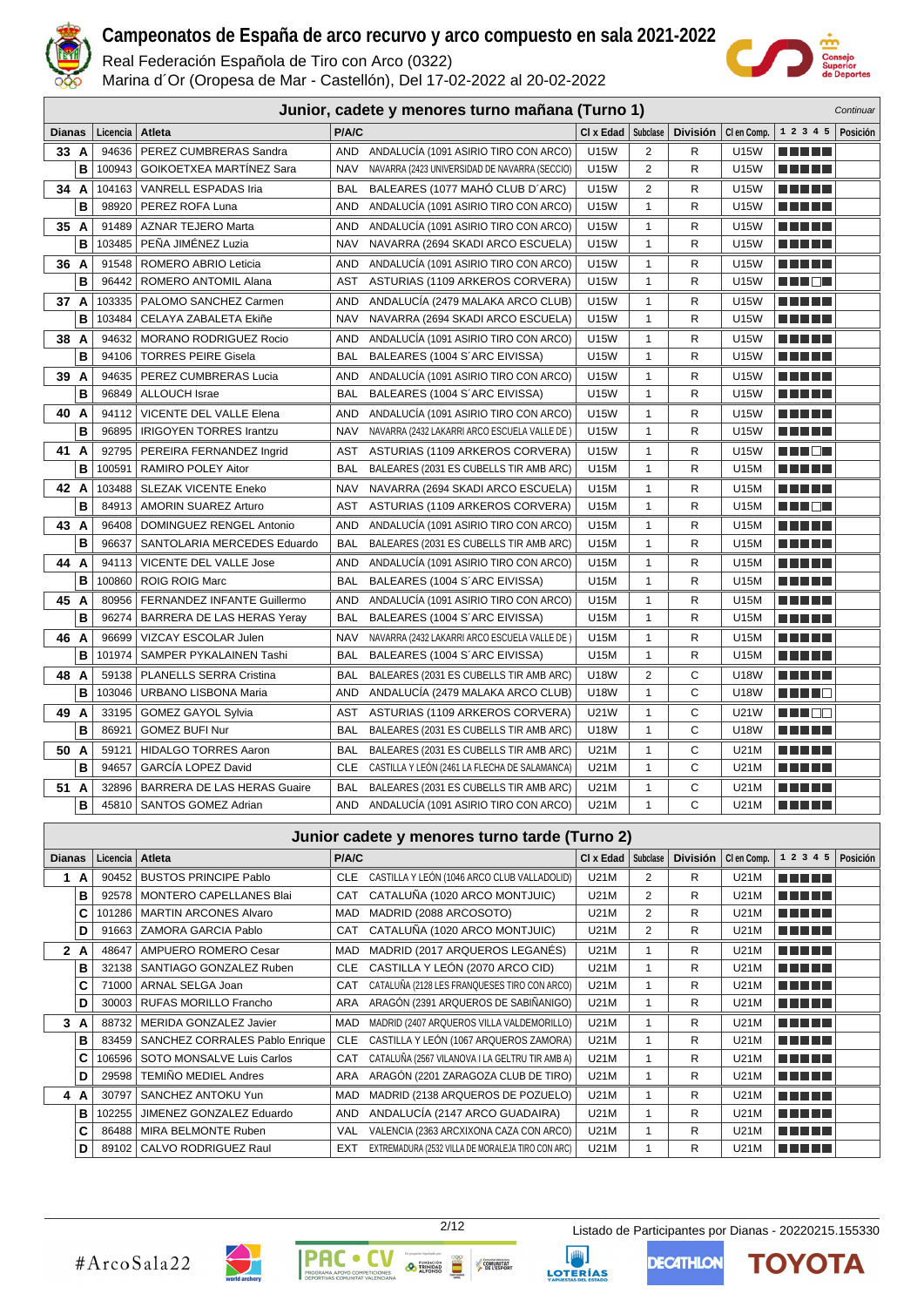

Real Federación Española de Tiro con Arco (0322)

Marina d´Or (Oropesa de Mar - Castellón), Del 17-02-2022 al 20-02-2022



| Junior cadete y menores turno tarde (Turno 2)<br>Continuar |        |                 |                                                                |                   |                                                                                         |                              |                              |                 |              |                                        |          |
|------------------------------------------------------------|--------|-----------------|----------------------------------------------------------------|-------------------|-----------------------------------------------------------------------------------------|------------------------------|------------------------------|-----------------|--------------|----------------------------------------|----------|
| <b>Dianas</b>                                              |        | Licencia        | Atleta                                                         | P/A/C             |                                                                                         | $Cl x$ Edad $\vert$ Subclase |                              | <b>División</b> | CI en Comp.  | 1 2 3 4 5                              | Posición |
| 5 A                                                        |        | 93987           | DÁVILA FERNÁNDEZ Pablo                                         |                   | MAD MADRID (2088 ARCOSOTO)                                                              | U21M                         | $\mathbf{1}$                 | R               | U21M         |                                        |          |
|                                                            | В      | 104269          | <b>MOLINA MARI David</b>                                       | AST               | ASTURIAS (1012 REAL GRUPO CULTURA COVADONGA)                                            | U21M                         | 1                            | R               | U21M         |                                        |          |
|                                                            | C      | 25143           | RODRIGUEZ AREVALO Alejandro                                    | EXT               | EXTREMADURA (2265 IBN MARWAN)                                                           | U21M                         | $\mathbf{1}$                 | R               | U21M         | n di Titolo                            |          |
|                                                            | D      |                 |                                                                |                   |                                                                                         |                              |                              |                 |              | 88888                                  |          |
| 6 A                                                        |        | 30927           | VILCHEZ MOLINERA Maria                                         | MAD               | MADRID (2017 ARQUEROS LEGANÉS)                                                          | U21W                         | $\mathbf{1}$                 | R               | U21W         | n na m                                 |          |
|                                                            | в      | 85716           | CÁRCELES GIMÉNEZ Alicia María                                  | MUR               | MURCIA (2049 ARCOLORCA)                                                                 | U21W                         | $\mathbf{1}$                 | R               | U21W         | .                                      |          |
|                                                            | C      | 83989           | REIGOSA DIAZ Alba                                              | AST               | ASTURIAS (1012 REAL GRUPO CULTURA COVADONGA)                                            | U21W                         | 1                            | R               | U21W         |                                        |          |
|                                                            | D      |                 |                                                                |                   |                                                                                         |                              |                              |                 |              | Maaaa                                  |          |
| 7 A                                                        |        | 48641           | <b>HERNAN MARTI Erica</b>                                      | MAD               | MADRID (2017 ARQUEROS LEGANES)                                                          | U21W                         | 1                            | R               | U21W         | M M M M                                |          |
|                                                            | в      | 103016          | BARBERÀ LÓPEZ Núria                                            | CAT               | CATALUÑA (2609 CONSTANTI TIR AMB ARC)                                                   | U21W                         | 1                            | R               | U21W         | n di Titolo                            |          |
|                                                            | C      | 86489           | <b>MARTI BLANCO Andrea</b>                                     | VAL               | VALENCIA (2363 ARCXIXONA CAZA CON ARCO)                                                 | U21W                         | 1                            | R               | U21W         | e e e e e                              |          |
|                                                            | D      | 93842           | MATESANZ ABELLA Laura                                          | GAL               | GALICIA (2124 ARCO NARON)                                                               | U21W                         | $\mathbf{1}$                 | R               | U21W         | <u> Literatur</u>                      |          |
| 8 A                                                        |        | 48566           | VELASCO MARTINEZ Ines De                                       | MAD               | MADRID (2138 ARQUEROS DE POZUELO)                                                       | U21W                         | 1                            | R               | U21W         | e e e e e                              |          |
|                                                            | в      | 72188           | PLA MANJAVACAS Aina                                            | CAT               | CATALUÑA (1134 OLESA DE MONTSERRAT TIR AMB AR)                                          | U21W                         | $\mathbf{1}$                 | R               | U21W         | MA MARI                                |          |
|                                                            | C      | 93381           | ALCARAZ VALLS Angels                                           | VAL               | VALENCIA (1149 SANTA LUCÍA-ALCOY)                                                       | U21W                         | $\mathbf{1}$                 | R               | <b>U21W</b>  | TI TITLE                               |          |
|                                                            | D      | 99972           | <b>LIBRERO MUT Marta</b>                                       | AND               | ANDALUCÍA (2601 ARQUEROS DE BORMUJOS)                                                   | U21W                         | 1                            | R               | U21W         | MA MARI                                |          |
| 9 A                                                        |        | 85232           | <b>IBAÑEZ ROMERO Lucia</b>                                     | MAD               | MADRID (2138 ARQUEROS DE POZUELO)                                                       | U21W                         | 1                            | R               | U21W         | n di Titolo                            |          |
|                                                            | В      | 89225           | VIADERO SALAS Laura                                            | <b>CTB</b>        | CANTABRIA (2568 ATALANTA ARCHERY SPORT BEZANA)                                          | U21W                         | $\mathbf{1}$                 | R               | U21W         | MA MARI                                |          |
|                                                            | C      | 89462           | MENA BELLOD Sara                                               | VAL               | VALENCIA (2573 CALDERONA DE LA POBLA DE VALLB)                                          | U21W                         | $\mathbf{1}$                 | R               | U21W         | ma matsa                               |          |
|                                                            | D      |                 |                                                                |                   |                                                                                         |                              |                              |                 |              | 88888                                  |          |
| 11 A                                                       |        | 30727           | FERNANDEZ GOMEZ Anuska                                         | AST               | <b>ASTURIAS</b>                                                                         | U18W                         | 2                            | R               | U18W         | MA MP U                                |          |
|                                                            | В      | 48115           | FUENTE TORRECILLA Iria De La                                   | MAD               | MADRID (2140 ETSIT)                                                                     | U18W                         | $\overline{2}$               | R               | U18W         | ma matsa                               |          |
|                                                            | C      | 48758           | UNAMUNZAGA ALTUNA Irati                                        | MAD               | MADRID (2140 ETSIT)                                                                     | U18W                         | $\overline{2}$               | R               | U18W         | <u> El El E</u> l                      |          |
|                                                            | D      | 97487           | <b>BENITO BELLVER Valeria</b>                                  | VAL               | VALENCIA (2628 LA HOYA CHIVA)                                                           | U18W                         | $\mathbf{1}$                 | R               | U18W         | ma matsa                               |          |
| 12A                                                        |        | 88485           | GUZMÁN ALMAZÁN Claudia                                         | <b>MAD</b>        | MADRID (2017 ARQUEROS LEGANÉS)                                                          | U18W                         | $\mathbf{1}$                 | R               | U18W         | n din bir                              |          |
|                                                            | В      | 84998           | CHAMERA RENDUELES Ana                                          | AST               | ASTURIAS (1012 REAL GRUPO CULTURA COVADONGA)                                            | <b>U18W</b>                  | $\mathbf{1}$                 | R               | U18W         | n di Titolo                            |          |
|                                                            | C      | 99443           | <b>GARCÍA MERLOS Nahia</b>                                     | MAD               | MADRID (2191 ARQUEROS COLMENAR VIEJO)                                                   | <b>U18W</b>                  | 1                            | R               | U18W         |                                        |          |
|                                                            | D      | 88433           | RAMOS VALIENTE Lucia                                           | CAT               | CATALUNA (1134 OLESA DE MONTSERRAT TIR AMB AR)                                          | U18W                         | $\mathbf{1}$                 | R               | U18W         | n di Titolo                            |          |
| 13 A                                                       |        | 94199           | PRADOS ÁLVAREZ Laura                                           | <b>MAD</b>        | MADRID (2143 VILLA DE VALDEMORO)                                                        | <b>U18W</b>                  | 1                            | R               | <b>U18W</b>  | n di Titolo                            |          |
|                                                            | В      | 84450           | RAMOS FERNANDEZ Alba                                           | AST               | ASTURIAS (2094 ARCOASTUR)                                                               | U18W                         | 1                            | R               | U18W         | ma mata                                |          |
|                                                            | C      | 97941           | VILELLA PADILLO Carolina María                                 | MAD               | MADRID (2088 ARCOSOTO)                                                                  | U18W                         | 1                            | R               | U18W         | <u> Literatur</u>                      |          |
|                                                            | D      | 94375           | SERRA GONZALEZ Emma                                            | CAT               | CATALUÑA (2566 LLEIDA TIR AMB ARC)                                                      | U18W                         | $\mathbf{1}$                 | R               | U18W         | ma matsa                               |          |
| 14                                                         | A      | 32796           | ZARCO PALACIOS Alba                                            | MAD               | MADRID (2140 ETSIT)                                                                     | U18W                         | 1                            | R               | U18W         | <u> El El El E</u>                     |          |
|                                                            | в      | 97368           | <b>GONZALEZ CANTOS Andrea Daniela</b>                          | <b>AST</b>        | ASTURIAS (2094 ARCOASTUR)                                                               | U18W                         | $\mathbf{1}$                 | R               | U18W         | HH H E                                 |          |
|                                                            | C<br>D | 85233<br>84484  | <b>IBAÑEZ ROMERO Claudia</b><br><b>GARCIA BALMASEDA Ainara</b> | MAD               | MADRID (2138 ARQUEROS DE POZUELO)<br>CAT CATALUÑA (1134 OLESA DE MONTSERRAT TIR AMB AR) | <b>U18W</b><br>U18W          | $\mathbf{1}$<br>$\mathbf{1}$ | R<br>R          | U18W<br>U18W |                                        |          |
|                                                            |        |                 |                                                                |                   |                                                                                         |                              |                              |                 |              | n di Titolo                            |          |
| 15 A                                                       |        |                 | 96465   RODRÍGUEZ HOLGADO Sofia                                |                   | MAD MADRID (2701 DRAGONERA CLUB DE TIRO CON ARC)                                        | U18W                         | 1                            | R               | U18W         | <u> Literatur</u>                      |          |
|                                                            | в<br>C | 102608<br>89815 | ALVAREZ GONZALEZ Paula<br><b>BARROSO BRAVO Lucía</b>           | AST<br><b>CLE</b> | ASTURIAS (2094 ARCOASTUR)<br>CASTILLA Y LEÓN (1067 ARQUEROS ZAMORA)                     | U18W<br>U18W                 | 1<br>$\mathbf{1}$            | R<br>R          | U18W<br>U18W | <u> Literatur</u><br><u> Literatur</u> |          |
|                                                            | D      | 72679           | <b>MOLI ASTUDILLO Yanay</b>                                    | CAT               | CATALUÑA (2221 ARQUERS CAMBRILS)                                                        | U18W                         | 1                            | R               | U18W         | <u> Listo Lit</u>                      |          |
|                                                            |        | 47825           | GARCIA NAVAS GARCIA NAVAS Carlota                              | MAD               | MADRID (2138 ARQUEROS DE POZUELO)                                                       | U18W                         | 1                            | R               | U18W         | n ni ni n                              |          |
| 16 A                                                       | в      | 90245           | LANZUELA ROYO Lucia                                            | <b>ARA</b>        | ARAGÓN (2201 ZARAGOZA CLUB DE TIRO)                                                     | U18W                         | $\mathbf{1}$                 | R               | U18W         | e de la politik                        |          |
|                                                            | C      | 31099           | GUTIERREZ NORIEGA Angela                                       | CTB               | CANTABRIA (2568 ATALANTA ARCHERY SPORT BEZANA)                                          | U18W                         | $\mathbf{1}$                 | R               | U18W         | <u> Literatur</u>                      |          |
|                                                            | D      | 89778           | GARCIA CAMPOS Izaskun                                          | CAT               | CATALUNA (2048 ARQUERS CERDANYOLA DEL VALLES)                                           | U18W                         | $\mathbf{1}$                 | R               | U18W         | <u> Literatur</u>                      |          |
| 18 A                                                       |        | 47570           | DIAZ MORILLAS Guillermo                                        | MAD               | MADRID (2407 ARQUEROS VILLA VALDEMORILLO)                                               | U18M                         | 2                            | R               | U18M         | N N N N N                              |          |
|                                                            | В      | 102855          | MANEZ MOYA Luis Angel                                          | VAL               | VALENCIA (2573 CALDERONA DE LA POBLA DE VALLB)                                          | U18M                         | 2                            | R               | U18M         | <u> Literatur</u>                      |          |
|                                                            | C      | 88521           | NIÑO GOMEZ Victor Testafe                                      | MAD               | MADRID (2143 VILLA DE VALDEMORO)                                                        | U18M                         | 2                            | R               | U18M         | <u> Literatur</u>                      |          |
|                                                            | D      | 89661           | SUAREZ CALMAESTRA Sergio                                       | AST               | ASTURIAS (2094 ARCOASTUR)                                                               | U18M                         | $\mathbf{1}$                 | R               | U18M         | <u> Literatu</u>                       |          |
| 19 A                                                       |        | 98544           | <b>SAFONT CATENA Gerard</b>                                    | CAT               | CATALUÑA (2566 LLEIDA TIR AMB ARC)                                                      | U18M                         | 1                            | R               | U18M         | <u> Listo Lit</u>                      |          |
|                                                            | в      | 96876           | TORRALBA CHINCHILLA Jaume                                      | VAL               | VALENCIA (2364 ALMUSSAFES TIR AMB ARC)                                                  | U18M                         | 1                            | R               | U18M         | <u> Listo Lit</u>                      |          |
|                                                            | C      | 99623           | ZHOU Yuhang                                                    | MAD               | MADRID (2140 ETSIT)                                                                     | U18M                         | 1                            | R               | U18M         | <u> Listo Lit</u>                      |          |
|                                                            | D      | 87363           | CONDE COLLAR Diego                                             | AST               | ASTURIAS (2094 ARCOASTUR)                                                               | U18M                         | $\mathbf{1}$                 | R               | U18M         | <u> Literatu</u>                       |          |
| 20 A                                                       |        | 99548           | SERRA TRENCANSKA lan                                           | CAT               | CATALUÑA (2221 ARQUERS CAMBRILS)                                                        | U18M                         | 1                            | R               | U18M         | N E HE H                               |          |
|                                                            | в      | 86775           | MOSCARDO LLACER Enric                                          | VAL               | VALENCIA (2364 ALMUSSAFES TIR AMB ARC)                                                  | U18M                         | 1                            | R               | U18M         | <u> Literatur</u>                      |          |
|                                                            | C      |                 | 99620   ZAURIN BERNAL Victor                                   |                   | MAD MADRID (2140 ETSIT)                                                                 | U18M                         | $\mathbf{1}$                 | R               | U18M         | <u> El Biblio</u>                      |          |
|                                                            | D      | 83988           | MORALES DE LA VEGA Francisco                                   | AST               | ASTURIAS (1012 REAL GRUPO CULTURA COVADONGA)                                            | U18M                         | $\mathbf{1}$                 | R               | U18M         | <b>RECOR</b>                           |          |



**PAC** 

 $\bullet$ 

3/12 Listado de Participantes por Dianas - 20220215.155330

**EXERCISE DE TRINIDAD** 

COMUNITAT

LOTERÍAS



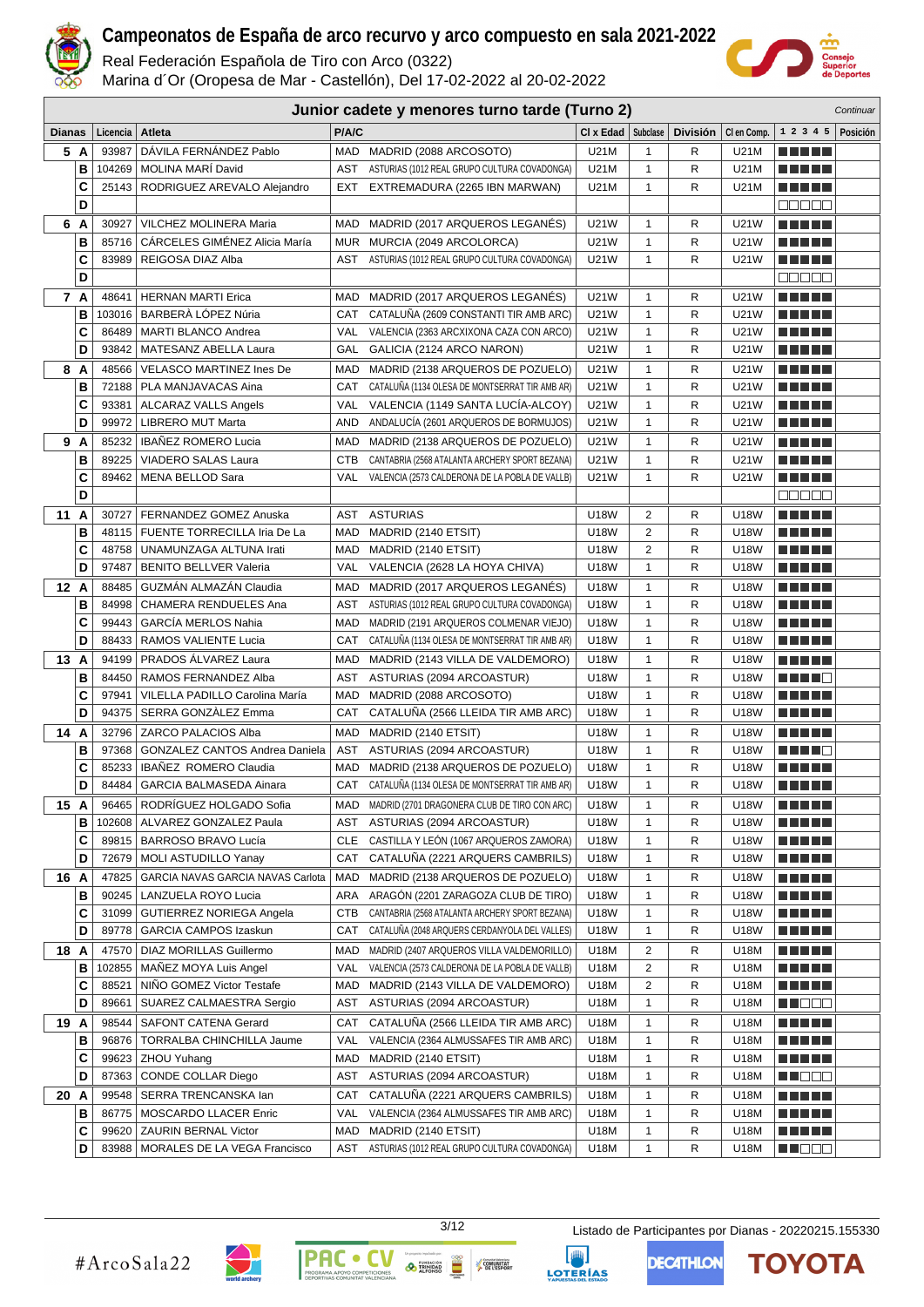

Real Federación Española de Tiro con Arco (0322)

Marina d´Or (Oropesa de Mar - Castellón), Del 17-02-2022 al 20-02-2022



| Junior cadete y menores turno tarde (Turno 2)<br>Continuar |   |          |                                    |            |                                                |                      |                   |                 |             |                                                                                                                       |          |
|------------------------------------------------------------|---|----------|------------------------------------|------------|------------------------------------------------|----------------------|-------------------|-----------------|-------------|-----------------------------------------------------------------------------------------------------------------------|----------|
| <b>Dianas</b>                                              |   | Licencia | Atleta                             | P/A/C      |                                                | CI x Edad   Subclase |                   | <b>División</b> | CI en Comp. | 1 2 3 4 5                                                                                                             | Posición |
| 21A                                                        |   | 87710    | <b>GALLARDO FONOYET Arnau</b>      | CAT        | CATALUÑA (2128 LES FRANQUESES TIRO CON ARCO)   | U18M                 | $\mathbf{1}$      | R               | U18M        | .                                                                                                                     |          |
|                                                            | в | 100850   | CARRERAS GIMENO Pau                | <b>VAL</b> | VALENCIA (2203 ARQUEROS DE ALBAL)              | U18M                 | $\mathbf{1}$      | R               | U18M        | a shekara                                                                                                             |          |
|                                                            | C | 101028   | GALLEGO AUDUBERT DUTHEIL Alejandro | MAD        | MADRID (2088 ARCOSOTO)                         | U18M                 | $\mathbf{1}$      | R               | U18M        | a shekara                                                                                                             |          |
|                                                            | D | 92823    | REVUELTO LOPEZ Yago                | AST        | ASTURIAS (2094 ARCOASTUR)                      | U18M                 | 1                 | R               | U18M        | MN 888                                                                                                                |          |
| 22 A                                                       |   | 103012   | PARDILLOS PEREZ Alvaro             | CAT        | CATALUÑA (2221 ARQUERS CAMBRILS)               | U18M                 | 1                 | R               | U18M        | n din bin                                                                                                             |          |
|                                                            | B |          |                                    |            |                                                |                      |                   |                 |             | <b>REBER</b>                                                                                                          |          |
|                                                            | C | 86330    | NICOLAS ARIAS Javier               | <b>MUR</b> | MURCIA (2524 ARQUEROS DEL THADER)              | U18M                 | 1                 | R               | U18M        | MUNICIP                                                                                                               |          |
|                                                            | D | 90453    | <b>BUSTOS PRINCIPE Nicolas</b>     | <b>CLE</b> | CASTILLA Y LEON (1046 ARCO CLUB VALLADOLID)    | U18M                 | 1                 | R               | U18M        | .                                                                                                                     |          |
| 23 A                                                       |   | 92274    | <b>GARCIA DE LUNA Leonardo</b>     | MUR        | MURCIA (2524 ARQUEROS DEL THADER)              | U18M                 | $\mathbf{1}$      | R               | U18M        | MA TITU                                                                                                               |          |
|                                                            | B | 97122    | FILGUEIRA LÓPEZ Pablo              | GAL        | GALICIA (2287 ARCO FERROL)                     | U18M                 | $\mathbf{1}$      | R               | U18M        | MA TITLE                                                                                                              |          |
|                                                            | C | 93249    | <b>JOVE RUE Roger</b>              | CAT        | CATALUÑA (1116 PARDINYES TIR AMB ARC)          | U18M                 | $\mathbf{1}$      | R               | U18M        | <u> Literatur</u>                                                                                                     |          |
|                                                            | D | 93007    | <b>GONZALEZ CUBILLAS Jorge</b>     | <b>CLE</b> | CASTILLA Y LEÓN (2634 ARCO LANCIA)             | U18M                 | $\mathbf{1}$      | R               | U18M        | MA MBE                                                                                                                |          |
| 25 A                                                       |   | 104016   | JIMENEZ ROIG Judit                 | MAD        | MADRID (1027 SAGITTA DE TIRO CON ARCO)         | U15W                 | 2                 | R               | U15W        | m in Tiple                                                                                                            |          |
|                                                            | B | 96608    | RAMÍREZ SÁEZ Paula                 | VAL        | VALENCIA (2628 LA HOYA CHIVA)                  | U15W                 | $\overline{c}$    | R               | U15W        |                                                                                                                       |          |
|                                                            | C | 103985   | SOLA GUIRFANOVA Alexandra          |            | CAT CATALUÑA (2221 ARQUERS CAMBRILS)           | <b>U15W</b>          | 2                 | R               | <b>U15W</b> | n na mats                                                                                                             |          |
|                                                            | D |          |                                    |            |                                                |                      |                   |                 |             | an da a                                                                                                               |          |
| 26 A                                                       |   |          |                                    |            |                                                |                      |                   |                 |             | <u>www a s</u>                                                                                                        |          |
|                                                            | B | 96816    | LOPEZ LOZANO Claudia               | <b>MUR</b> | MURCIA (2049 ARCOLORCA)                        | U15W                 | $\mathbf{1}$      | R               | <b>U15W</b> | a shekara                                                                                                             |          |
|                                                            | C | 102997   | VILANOVA DIAZ Alba                 | CAT        | CATALUÑA (1116 PARDINYES TIR AMB ARC)          | <b>U15W</b>          | $\mathbf{1}$      | R               | U15W        | a shekara                                                                                                             |          |
|                                                            | D | 93432    | LOPEZ SANCHIS Jade                 | VAL        | VALENCIA (2364 ALMUSSAFES TIR AMB ARC)         | U15W                 | $\mathbf{1}$      | R               | U15W        | n di Titolo                                                                                                           |          |
| 27 A                                                       |   | 99619    | GONZALEZ DE CLEMENTE Amaya         | MAD        | MADRID (2140 ETSIT)                            | U15W                 | $\mathbf{1}$      | R               | U15W        | MA MAT                                                                                                                |          |
|                                                            | B | 100914   | <b>LOPEZ CASTEJON Natalia</b>      | <b>MUR</b> | MURCIA (1057 AGARCO ASOCIACIÓN DEPORTIVA)      | U15W                 | $\mathbf{1}$      | R               | <b>U15W</b> | <u>manas</u>                                                                                                          |          |
|                                                            | C | 84772    | GARCIA BALMASEDA Claudia           | CAT        | CATALUÑA (1134 OLESA DE MONTSERRAT TIR AMB AR) | U15W                 | $\mathbf{1}$      | R               | U15W        | MA MAT                                                                                                                |          |
|                                                            | D | 97251    | MATESANZ ABELLA Clara              | GAL        | GALICIA (2124 ARCO NARON)                      | U15W                 | 1                 | R               | U15W        | a di sebagai pada salah sahiji dan sa                                                                                 |          |
| 28 A                                                       |   | 48782    | MONDEJAR GARCIA Maria              | <b>MAD</b> | MADRID (2017 ARQUEROS LEGANÉS)                 | <b>U15W</b>          | $\mathbf{1}$      | R               | U15W        | MA METAL                                                                                                              |          |
|                                                            | B | 91906    | NICOLAS ARIAS Paula                | <b>MUR</b> | MURCIA (2524 ARQUEROS DEL THADER)              | <b>U15W</b>          | 1                 | R               | <b>U15W</b> | a shekara                                                                                                             |          |
|                                                            | C | 94785    | <b>AVILES RUBIO Sofia</b>          | <b>CLE</b> | CASTILLA Y LEÓN (2070 ARCO CID)                | U15W                 | 1                 | R               | U15W        | <u> El Bratalho de la </u>                                                                                            |          |
|                                                            | D | 96958    | <b>LAIC LANCIEGO Vanessa</b>       | ARA        | ARAGON (2465 ARCFINDEN)                        | U15W                 | $\mathbf{1}$      | R               | U15W        | M SI SI SI S                                                                                                          |          |
| 29 A                                                       |   | 100533   | LOPEZ SAIZ Marta                   | MAD        | MADRID (2140 ETSIT)                            | U15W                 | 1                 | R               | <b>U15W</b> | MA MPL                                                                                                                |          |
|                                                            | B | 100449   | <b>CONDE AGUDIN Lucia</b>          | AST        | ASTURIAS (2094 ARCOASTUR)                      | U15W                 | $\mathbf{1}$      | R               | U15W        | MA TOL                                                                                                                |          |
|                                                            | C | 94844    | PEREZ DE TUDELA ALBALAT Maria      | CAT        | CATALUÑA (1020 ARCO MONTJUIC)                  | U15W                 | $\mathbf{1}$      | R               | U15W        | N N N D L                                                                                                             |          |
|                                                            | D | 104303   | <b>CERDA RODRIGUEZ Eva</b>         | ARA        | ARAGÓN (2107 TERUEL DE TIRO CON ARCO)          | U15W                 | $\mathbf{1}$      | R               | U15W        |                                                                                                                       |          |
| 31 A                                                       |   | 48702    | <b>CARRASCO GARCIA Rafael</b>      | MAD        | MADRID (2138 ARQUEROS DE POZUELO)              | U15M                 | 2                 | R               | U15M        | M M M M M                                                                                                             |          |
|                                                            | в | 92862    | VILCHEZ MOLINERA Aaron             | MAD        | MADRID (2017 ARQUEROS LEGANES)                 | U15M                 | $\mathbf{1}$      | R               | U15M        | N J D                                                                                                                 |          |
|                                                            | C | 89484    | <b>GALAN IGNACIO Miguel</b>        | CAT        | CATALUÑA (1020 ARCO MONTJUIC)                  | U15M                 | 1                 | R               | U15M        | M M M M M                                                                                                             |          |
|                                                            | D |          |                                    |            |                                                |                      |                   |                 |             | <b>REBER</b>                                                                                                          |          |
| 32 A                                                       |   | 84280    | DIAZ MORILLAS Raul                 |            | MAD MADRID (2140 ETSIT)                        | U15M                 | 1                 | R               | U15M        | n di Titolo                                                                                                           |          |
|                                                            | в | 107486   | CASTIBLANQUES MAMOLEA Samuel       | VAL        | VALENCIA (2364 ALMUSSAFES TIR AMB ARC)         | U15M                 | 1                 | R               | U15M        | M E E E E                                                                                                             |          |
|                                                            | C | 89040    | <b>BORRULL SOLANES Arnau</b>       | CAT        | CATALUÑA (2221 ARQUERS CAMBRILS)               | U15M                 | $\mathbf{1}$      | R               | U15M        | ME SE S                                                                                                               |          |
|                                                            | D | 106803   | LASHERAS RODRIGUEZ Mateo           | AST        | ASTURIAS (2094 ARCOASTUR)                      | U15M                 | $\mathbf{1}$      | R               | U15M        | MUNDER                                                                                                                |          |
| 33 A                                                       |   | 96184    | SANCHEZ-HORNEROS MORALES Hugo      | MAD        | MADRID (2251 ARANJUEZ TIRO CON ARCO)           | U15M                 | $\mathbf{1}$      | R               | U15M        | <u>man man</u>                                                                                                        |          |
|                                                            | в | 93433    | <b>IBORRA RODRIGO Guillem</b>      | VAL        | VALENCIA (2364 ALMUSSAFES TIR AMB ARC)         | U15M                 | $\mathbf{1}$      | R               | U15M        | MA MAR                                                                                                                |          |
|                                                            | C | 92511    | <b>ESPES DE HARO Daniel</b>        | CAT        | CATALUÑA (1134 OLESA DE MONTSERRAT TIR AMB AR) | U15M                 | $\mathbf{1}$      | R               | U15M        | <u> Literatura de la </u>                                                                                             |          |
|                                                            | D |          |                                    |            |                                                |                      |                   |                 |             | 88888                                                                                                                 |          |
| 34 A                                                       |   | 99648    | GRANDA GONZALEZ Daniel             | AST        | ASTURIAS (2094 ARCOASTUR)                      | U15M                 | 1                 | R               | U15M        | <u> Halifa</u>                                                                                                        |          |
|                                                            | в | 91049    | RAMIREZ COBO Pablo                 | AND        | ANDALUCÍA (2516 ARCOGELVES)                    | U15M                 | 1                 | R               | U15M        | <u> El Biblio</u>                                                                                                     |          |
|                                                            | C | 95611    | AIXA MARTÍNEZ Nicolás              |            | CAT CATALUÑA (1020 ARCO MONTJUIC)              | U15M                 | 1                 | R               | U15M        | <u> Literatur</u>                                                                                                     |          |
|                                                            | D |          |                                    |            |                                                |                      |                   |                 |             | <u>e Liberal </u>                                                                                                     |          |
| 36 A                                                       |   | 82483    | <b>GRAMUNTELL BONET Teresa</b>     | VAL        | VALENCIA (2573 CALDERONA DE LA POBLA DE VALLB) | U21W                 | 2                 | С               | U21W        | <u> Here i Her</u>                                                                                                    |          |
|                                                            | в | 47178    | MUÑOZ SAIZ Andrea                  | MAD        | MADRID (2079 INFORMATICA DE MADRID)            | U21W                 | 1                 | С               | U21W        | <u> Literatur</u>                                                                                                     |          |
|                                                            | C | 83990    | RODRIGUEZ SUNYER Angela            | AST        | ASTURIAS (1012 REAL GRUPO CULTURA COVADONGA)   | U21W                 | $\mathbf{1}$      | С               | U21W        | <u> HILLEN</u>                                                                                                        |          |
|                                                            | D |          |                                    |            |                                                |                      |                   |                 |             | 00000                                                                                                                 |          |
| 37 A                                                       |   | 106495   | VIDAL DE LA VISITACION Lucia       | VAL        | VALENCIA (2686 LUCENTUM ALICANTE)              | U21W                 |                   | С               | U21W        | <u> Here i Her</u>                                                                                                    |          |
|                                                            | в | 29925    | PEDRAZA CAMBERO Ana                |            | MAD MADRID (2140 ETSIT)                        | U21W                 | 1<br>$\mathbf{1}$ | С               | U21W        | <u> Literatur</u>                                                                                                     |          |
|                                                            | C | 83295    | <b>GARCIA REGUEIRO Nerea</b>       |            | AST ASTURIAS (2094 ARCOASTUR)                  | U21W                 | 1                 | С               | U21W        | <u> Helena Santa Barat da Barat da Barat da Barat da Barat da Barat da Barat da Barat da Barat da Barat da Barat </u> |          |
|                                                            | D |          |                                    |            |                                                |                      |                   |                 |             | 00000                                                                                                                 |          |
|                                                            |   |          |                                    |            |                                                |                      |                   |                 |             |                                                                                                                       |          |



**O TRINIDAD** 

**PAC** 

 $\bullet$ 

COMUNITAT<br>
P DE L'ESPORT

**TOYOTA** 

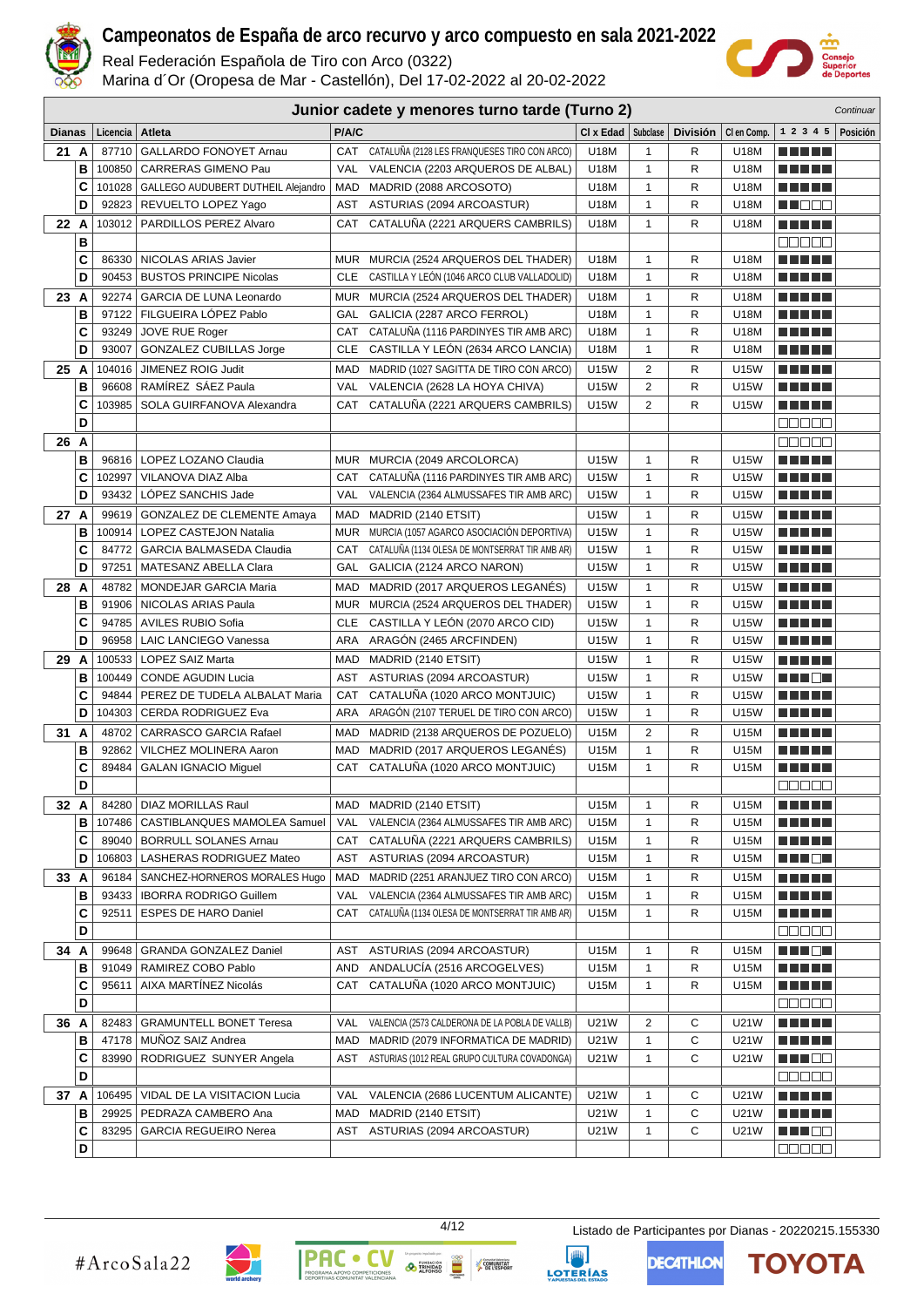

Real Federación Española de Tiro con Arco (0322)

Marina d´Or (Oropesa de Mar - Castellón), Del 17-02-2022 al 20-02-2022



|               |        |                   |                                                     |            | Junior cadete y menores turno tarde (Turno 2)                                    |                          |                              |                 |              |                                         | Continuar |
|---------------|--------|-------------------|-----------------------------------------------------|------------|----------------------------------------------------------------------------------|--------------------------|------------------------------|-----------------|--------------|-----------------------------------------|-----------|
| <b>Dianas</b> |        | Licencia   Atleta |                                                     | P/A/C      |                                                                                  | $Cl x$ Edad $ $ Subclase |                              | <b>División</b> | CI en Comp.  | 1 2 3 4 5                               | Posición  |
| 38 A          |        |                   |                                                     |            |                                                                                  |                          |                              |                 |              | n din din                               |           |
|               | в      | 29573             | LAPIEDRA BARRANCO Andrea                            | ARA        | ARAGÓN (2465 ARCFINDEN)                                                          | U21W                     | $\mathbf{1}$                 | C               | <b>U21W</b>  | <b>THEFT</b>                            |           |
|               | C      |                   |                                                     |            |                                                                                  |                          |                              |                 |              | 80000                                   |           |
|               | D      |                   | 99026   ARENAS SANCHEZ Miriam                       | AND        | ANDALUCÍA (1105 MÁLAGA TIRO CON ARCO)                                            | U21W                     | $\mathbf{1}$                 | С               | U21W         | <u> El Bibliotto de la Ba</u>           |           |
| 39 A          |        | 33177             | <b>BASTIAN SERRANO Pablo</b>                        | CLE        | CASTILLA Y LEÓN (2501 ARCOCHINILLO)                                              | U21M                     | 1                            | С               | U21M         | n din bir                               |           |
|               | B      | 30657             | RODRIGUEZ ALLERES Ruben                             |            | GAL GALICIA (2688 ARCO TRASNO)                                                   | U21M                     | 1                            | С               | U21M         | M M D D                                 |           |
|               | C      | 93860             | GIL PAZ Alberto                                     |            | EXT EXTREMADURA (1078 ARQUEROS SAN JORGE)                                        | U21M                     | 2                            | С               | U21M         | <u> El Biblio</u>                       |           |
|               | D      |                   |                                                     |            |                                                                                  |                          |                              |                 |              | 00000                                   |           |
| 40 A          |        | 27845             | CALDERON ARROYO Sergio                              | VAL        | VALENCIA (2181 QUART TIR AMB ARC)                                                | U21M                     | $\mathbf{1}$                 | С               | U21M         | n din Film                              |           |
|               | B      |                   |                                                     |            |                                                                                  |                          |                              |                 |              | ooooo                                   |           |
|               | C      | 98577             | <b>IONUT MATEI Alex</b>                             | ARA        | ARAGÓN (2201 ZARAGOZA CLUB DE TIRO)                                              | U21M                     | $\mathbf{1}$                 | C               | U21M         | MA TITLE                                |           |
|               | D      |                   |                                                     |            |                                                                                  |                          |                              |                 |              | Maaaa                                   |           |
| 42 A          |        | 48759             | UNAMUNZAGA ALTUNA Samantha                          |            | MAD MADRID (2140 ETSIT)                                                          | U18W                     | 2                            | С               | <b>U18W</b>  | <b>RICH BILLIN</b>                      |           |
|               | B      | 31715             | POLO PALACIOS Beatriz                               |            | VAL VALENCIA (2364 ALMUSSAFES TIR AMB ARC)                                       | <b>U18W</b>              | $\mathbf{1}$                 | C               | <b>U18W</b>  | n di Hal                                |           |
|               | C      | 48628             | MISIS OLIVARES Alexa                                |            | MAD MADRID (2079 INFORMATICA DE MADRID)                                          | U18W                     | $\overline{2}$               | C               | U18W         | <b>RICH BILLIN</b>                      |           |
|               | D      | 90661             | VINAGRE DIAZ Ana                                    | EXT        | EXTREMADURA (1078 ARQUEROS SAN JORGE)                                            | U18W                     | $\mathbf{1}$                 | C               | U18W         | <b>THE REAL</b>                         |           |
| 43 A          |        | 96462             | <b>TERROBA GARCÍA Nuria</b>                         | MAD        | MADRID (2407 ARQUEROS VILLA VALDEMORILLO)                                        | U18W                     | 1                            | С               | <b>U18W</b>  | <b>RICH BILLIN</b>                      |           |
|               | в      | 104847            | SANCHEZ RODRIGUEZ Natalia                           | VAL        | VALENCIA (1070 ARQUEROS DEL ZEN)                                                 | <b>U18W</b>              | $\mathbf{1}$                 | C               | <b>U18W</b>  | n din Film                              |           |
|               | C      | 104811            | SALINAS GARCÍA Lucía                                | MAD        | MADRID (2407 ARQUEROS VILLA VALDEMORILLO)                                        | U18W                     | $\mathbf{1}$                 | С               | U18W         | MA MAR                                  |           |
|               | D      |                   |                                                     |            |                                                                                  |                          |                              |                 |              |                                         |           |
| 44            | A      | 94735             | MUÑOZ SAIZ Clara                                    | MAD        | MADRID (2251 ARANJUEZ TIRO CON ARCO)                                             | <b>U18W</b>              | $\mathbf{1}$                 | С               | <b>U18W</b>  | <b>RICH BILLIN</b>                      |           |
|               | в      | 83575             | <b>CONIGLIO GRAU Monica</b>                         | <b>VAL</b> | VALENCIA (1148 CARRAIXET)                                                        | <b>U18W</b>              | $\mathbf{1}$                 | C               | <b>U18W</b>  | n din ka                                |           |
|               | C      | 92273             | <b>GARCIA DE LUNA Maria</b>                         |            | MUR MURCIA (2524 ARQUEROS DEL THADER)                                            | <b>U18W</b>              | $\mathbf{1}$                 | C               | U18W         |                                         |           |
|               | D      |                   |                                                     |            |                                                                                  |                          |                              |                 |              | 00000                                   |           |
| 45 A          |        | 47569             | DIAZ MORILLAS Paula                                 |            | MAD MADRID (2140 ETSIT)                                                          | U18W                     | 1                            | С               | U18W         | n din Film                              |           |
|               | B      | 99870             | PORCAR BERNAT Sara                                  | VAL        | VALENCIA (1148 CARRAIXET)                                                        | U18W                     | 1                            | С               | U18W         |                                         |           |
|               | C      | 94330             | SINFREU ABAD Núria                                  | CAT        | CATALUNA (2679 ARQUERS D'ANDORRA LA VELLA)                                       | U18W                     | 1                            | C               | U18W         | <u> El Biblio</u>                       |           |
|               | D      |                   |                                                     |            |                                                                                  |                          |                              |                 |              | 80080                                   |           |
| 46 A          |        | 34686             | CALDERON ARROYO Joel                                | VAL        | VALENCIA (2181 QUART TIR AMB ARC)                                                | U18M                     | 1                            | С               | U18M         |                                         |           |
|               | в      | 103134            | PARDO Alvaro                                        |            | MAD MADRID (2079 INFORMATICA DE MADRID)                                          | U18M                     | $\mathbf{1}$                 | С               | U18M         |                                         |           |
|               | C      | 86147             | GONZÁLEZ MANUEL Héctor                              |            | CLE CASTILLA Y LEÓN (1046 ARCO CLUB VALLADOLID)                                  | U18M                     | $\overline{2}$               | C               | U18M         | <b>TERRITORIA</b>                       |           |
|               | D      | 101847            | MATEJKA Raphael Amar                                |            | AND ANDALUCÍA (1106 INDALARCO)                                                   | U18M                     | 1                            | C               | U18M         | <u> Herman Ba</u>                       |           |
| 47 A          |        | 99871             | <b>GARCIA MARTINEZ Joaquin</b>                      |            | VAL VALENCIA (1148 CARRAIXET)                                                    | U18M                     | 1                            | С               | U18M         | n din Film                              |           |
|               | в      | 90660             | GONZALEZ GONZALEZ Pablo                             |            | EXT EXTREMADURA (1078 ARQUEROS SAN JORGE)                                        | U18M                     | $\mathbf{1}$                 | C               | U18M         |                                         |           |
|               | C<br>D | 34574             | RUBIO GARRIDO Miguel<br>33110 ARGÜELLES PRESA Xes   |            | MAD MADRID (2407 ARQUEROS VILLA VALDEMORILLO)<br>GAL GALICIA (2586 ARCHERS TEAM) | U18M<br>U18M             | $\mathbf{1}$<br>$\mathbf{1}$ | C<br>C          | U18M<br>U18M | M M M M M                               |           |
|               |        |                   |                                                     |            |                                                                                  |                          |                              |                 |              | Martin Mar                              |           |
| 49 A          | в      | 99869             | PORCAR BERNAT Saul                                  | <b>CLE</b> | VAL VALENCIA (1148 CARRAIXET)<br>CASTILLA Y LEÓN (2003 ARCOLID)                  | U15M                     | 1                            | С<br>С          | U15M         | <u> El Ber</u>                          |           |
|               | С      | 92596<br>103308   | RICO GARCIA Victor<br><b>BLASCO QUIÑONES Daniel</b> | ARA        | ARAGÓN (2465 ARCFINDEN)                                                          | U15M<br>U15M             | 1<br>1                       | С               | U15M<br>U15M | <u> El El E</u> le<br><u> E E E E E</u> |           |
|               | D      |                   |                                                     |            |                                                                                  |                          |                              |                 |              |                                         |           |
| 50 A          |        |                   | 104218   MARTIN SANTACRUZ-CAMBRONERO Alejandro      | VAL        | VALENCIA (2686 LUCENTUM ALICANTE)                                                | U15M                     | 1                            | С               | U15M         | ME NE L                                 |           |
|               | в      | 81874             | GARCÍA CALLEJÓN Unai                                | CAT        | CATALUÑA (2609 CONSTANTI TIR AMB ARC)                                            | U15M                     | $\mathbf{1}$                 | С               | U15M         | n na mats                               |           |
|               | C      |                   | 95518   ARENAS SANCHEZ Jose Luis                    | AND        | ANDALUCÍA (2319 ARQUEROS DE MALAGA)                                              | U15M                     | 1                            | С               | U15M         | <u> Literatur</u>                       |           |
|               | D      |                   |                                                     |            |                                                                                  |                          |                              |                 |              | 00000                                   |           |
| 51 A          |        |                   | 83486   ESCLAPÉZ MORA Anibal                        | VAL        | VALENCIA (2430 PHANTOM TIRO CON ARCO)                                            | U15M                     | 1                            | С               | U15M         | <u> El Bratalho de la </u>              |           |
|               | В      | 88350             | <b>HERNAN MARTÍ Isaac</b>                           | MAD        | MADRID (2017 ARQUEROS LEGANÉS)                                                   | U15M                     | 1                            | С               | U15M         | <u> El El E</u> l                       |           |
|               | C      | 99977             | MARTINEZ MORENO Jorge Javier                        | ARA        | ARAGÓN (2465 ARCFINDEN)                                                          | U15M                     | 1                            | С               | U15M         | <u> Literatur</u>                       |           |
|               | D      |                   |                                                     |            |                                                                                  |                          |                              |                 |              | 88888                                   |           |
|               |        |                   |                                                     |            |                                                                                  |                          |                              |                 |              |                                         |           |

#### **Arco compuesto senior (Turno 3) Dianas Licencia Atleta P/A/C Cl x Edad Subclase División Cl en Comp. 1 2 3 4 5 Posición 1 A** 30091 HERRAIZ OSUNA Jordi MAD MADRID (2079 INFORMATICA DE MADRID) M 2 C M **REBEE B** 89955 BONAQUE POZO Manuel AND ANDALUCÍA (2371 ENCINARES DE TIRO CON ARCO) M 2 C M **NEBEL C**  $00000$ **D** 25289 GONZALEZ MANUEL Alejandro CLE CASTILLA Y LEÓN (1046 ARCO CLUB VALLADOLID) M 2 C M **REBEE 2 A** 89360 ORTEGA GARCIA Diego CLM CASTILLA LA MANCHA (2081 AGUILA IMPERIAL) M 2 C M e e e e e **B** 86147 GONZÁLEZ MANUEL Héctor CLE CASTILLA Y LEÓN (1046 ARCO CLUB VALLADOLID) M 2 C M **REBEE C** 93680 GIL PAZ Albeerto **EXT EXTREMADURA** (1078 ARQUEROS SAN JORGE) M 2 C M <u> E BEL</u> **D** 100000

#ArcoSala22







5/12 Listado de Participantes por Dianas - 20220215.155330

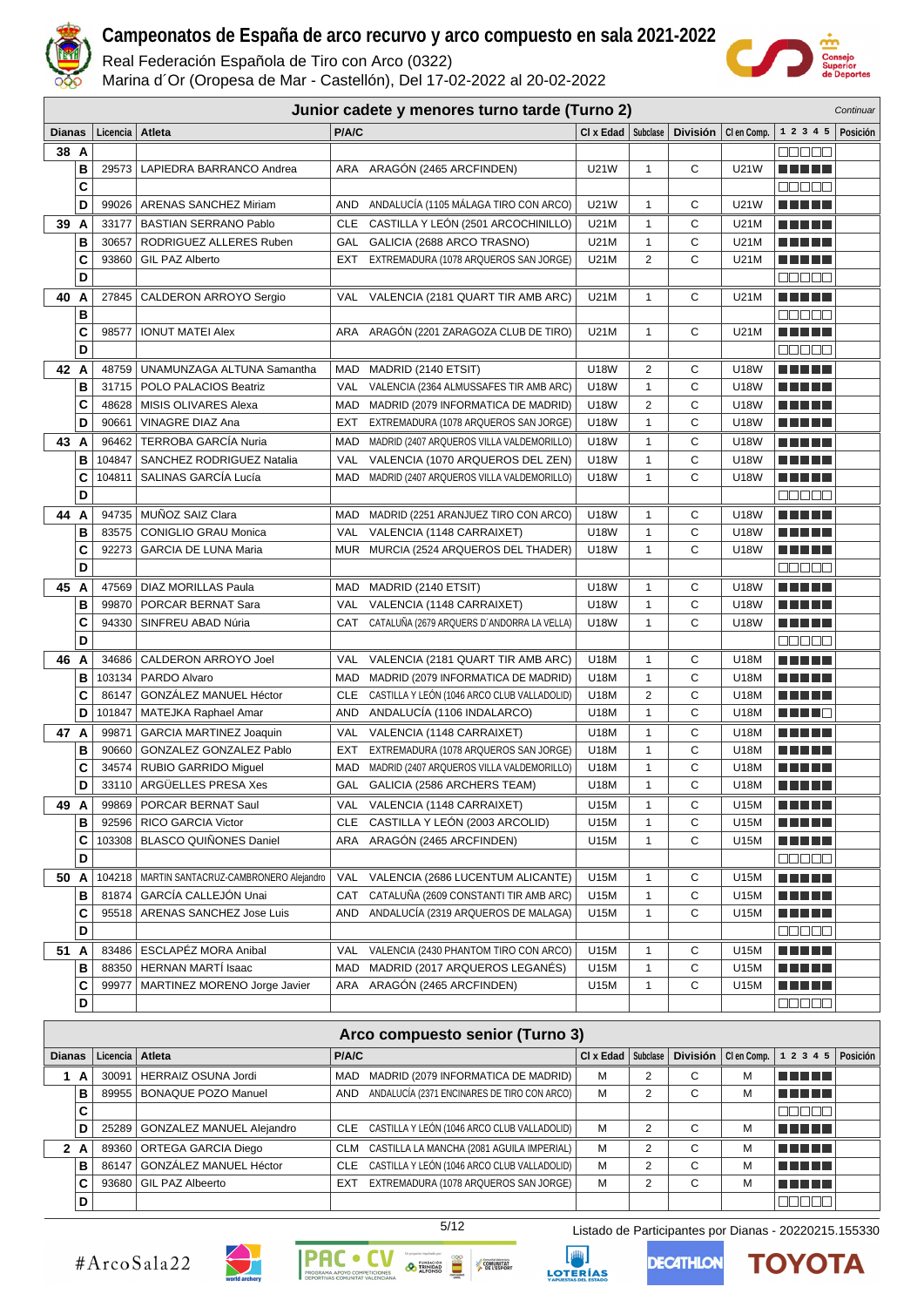

Real Federación Española de Tiro con Arco (0322)

Marina d´Or (Oropesa de Mar - Castellón), Del 17-02-2022 al 20-02-2022



| Arco compuesto senior (Turno 3)<br>Continuar |        |                   |                                                        |            |                                                  |           |              |                 |             |                        |  |
|----------------------------------------------|--------|-------------------|--------------------------------------------------------|------------|--------------------------------------------------|-----------|--------------|-----------------|-------------|------------------------|--|
| <b>Dianas</b>                                |        | Licencia   Atleta |                                                        | P/A/C      |                                                  | CI x Edad | Subclase     | <b>División</b> | CI en Comp. | 1 2 3 4 5 Posición     |  |
|                                              | 3 A    | 70671             | <b>GUERRA PIQUE Conrad</b>                             |            | CAT CATALUÑA (1020 ARCO MONTJUIC)                | м         | 2            | С               | м           | .                      |  |
|                                              | в      | 2585              | LORENTE TALTAVULL Quim                                 | <b>BAL</b> | BALEARES (1077 MAHÓ CLUB D'ARC)                  | M         | $\mathbf{1}$ | C               | M           |                        |  |
|                                              | C      | 30341             | <b>GOMEZ SANCHEZ Felipe</b>                            |            | MUR MURCIA (2325 CIUDAD DE AGUILAS)              | M         | $\mathbf{1}$ | C               | M           |                        |  |
|                                              | D      |                   |                                                        |            |                                                  |           |              |                 |             | Maaa a                 |  |
|                                              | 4 A    |                   | 31712   POLO SANTAMARIA Vicente Jose                   | VAL        | VALENCIA (2364 ALMUSSAFES TIR AMB ARC)           | м         | 1            | С               | м           | .                      |  |
|                                              | в      | 40817             | REBOLLO GARRIDO Martin                                 | AND        | ANDALUCÍA (2625 ARCO VICAR)                      | M         | $\mathbf{1}$ | C               | M           | .                      |  |
|                                              | C      |                   | 34574   RUBIO GARRIDO Miquel                           |            | MAD MADRID (2407 ARQUEROS VILLA VALDEMORILLO)    | M         | $\mathbf{1}$ | C               | M           |                        |  |
|                                              | D      |                   |                                                        |            |                                                  |           |              |                 |             | manaa                  |  |
|                                              | 5 A    | 18577             | <b>COLLADO ORTEGA Martin Andres</b>                    |            | VAL VALENCIA (2181 QUART TIR AMB ARC)            | м         | $\mathbf{1}$ | С               | M           | ma matsa               |  |
|                                              | в      |                   |                                                        |            |                                                  |           |              |                 |             | 88888                  |  |
|                                              | C      | 17708             | SANCHEZ FERRERO NOTARIO Gonzalo                        | MAD        | MADRID (2079 INFORMATICA DE MADRID)              | M         | $\mathbf{1}$ | C               | M           | n din bir              |  |
|                                              | D      |                   |                                                        |            |                                                  |           |              |                 |             | M M M M M              |  |
|                                              | 6 A    |                   | 31576   BARRAFON VILLANUEVA Juan                       | VAL        | VALENCIA (1117 ARC VALENCIA)                     | M         | $\mathbf{1}$ | С               | M           | <b>RICH BILLIN</b>     |  |
|                                              | B      |                   | 723   RODRIGUEZ GOMEZ Agustin                          | AND        | ANDALUCÍA (1091 ASIRIO TIRO CON ARCO)            | M         | $\mathbf{1}$ | C               | M           | <b>RICH BILLIN</b>     |  |
|                                              | C      |                   |                                                        |            |                                                  |           |              |                 |             | 88888                  |  |
|                                              | D      | 12767             | CATALAN GIL Jose Ignacio                               | ARA        | ARAGÓN (2028 ATLANTIS)                           | M         | $\mathbf{1}$ | С               | M           | a da da                |  |
|                                              | 7 A    | 15347             | BARREDO HERNANDEZ Juan Jose                            | VAL        | VALENCIA (2181 QUART TIR AMB ARC)                | м         | $\mathbf{1}$ | С               | M           | n din se               |  |
|                                              | B      |                   |                                                        |            |                                                  |           |              |                 |             | <b>00000</b>           |  |
|                                              | C      | 86095             | LÓPEZ BORDÓN Jorge José                                | CAN        | CANARIAS (2328 SEO)                              | м         | $\mathbf{1}$ | С               | м           | <u> Literatur</u>      |  |
|                                              | D      |                   | 1673   FATAS IBAÑEZ Fernando                           |            | ARA ARAGÓN (2201 ZARAGOZA CLUB DE TIRO)          | M         | $\mathbf{1}$ | C               | M           |                        |  |
| 8                                            | A      |                   | 99426   PARKER Bruce                                   | <b>VAL</b> | VALENCIA (2024 CICA - CLUB ILICITANO CAZA CON)   | м         | $\mathbf{1}$ | С               | M           | n di Titolo            |  |
|                                              | B      |                   | 33108 ARGÜELLES PEREZ Luis                             | GAL        | GALICIA (2586 ARCHERS TEAM)                      | M         | $\mathbf{1}$ | С               | M           |                        |  |
|                                              | C      | 14791             | ZABALLOS JIMENEZ Mateo                                 | MAD        | MADRID (1111 VILLA DE ALCOBENDAS)                | M         | $\mathbf{1}$ | C               | M           | ma matsa               |  |
|                                              | D      |                   |                                                        |            |                                                  |           |              |                 |             | anaa                   |  |
|                                              | 9 A    |                   | 24728   HERMIDA CAMPA Angel Jose                       | VAL        | VALENCIA (2329 SAN VICENTE DEL RASPEIG TIRO C)   | M         | 1            | С               | м           |                        |  |
|                                              | В      | 229               | SAAVEDRA GONZALEZ Jose                                 | AND        | ANDALUCIA (1091 ASIRIO TIRO CON ARCO)            | M         | $\mathbf{1}$ | C               | M           | ma matsa               |  |
|                                              | C      |                   |                                                        |            |                                                  |           |              |                 |             | ME E E E               |  |
|                                              | D      | 98577             | <b>IONUT MATEI Alex</b>                                | ARA        | ARAGÓN (2201 ZARAGOZA CLUB DE TIRO)              | м         | $\mathbf{1}$ | C               | м           | <u> Literatur</u>      |  |
| 10 A                                         |        | 94233             | <b>CORES GONZALEZ Jose Ramon</b>                       |            | VAL VALENCIA (1117 ARC VALENCIA)                 | м         | 1            | С               | м           | ma matsa               |  |
|                                              | B      |                   |                                                        |            |                                                  |           |              |                 |             | an a a a               |  |
|                                              | C      |                   | 17849   FUERTES MARTINEZ David                         | MAD        | MADRID (2140 ETSIT)                              | м         | $\mathbf{1}$ | C               | M           | <b>RICH BILLIN</b>     |  |
|                                              | D      | 30528             | CARO PUERTOLAS Victor                                  | ARA        | ARAGÓN (2028 ATLANTIS)                           | м         | $\mathbf{1}$ | C               | M           | <u> La La La</u>       |  |
| 11 A                                         |        |                   | 31793   ESCRICHE LAGO Jose                             | VAL        | VALENCIA (2181 QUART TIR AMB ARC)                | М         | $\mathbf{1}$ | С               | M           | M M M M M              |  |
|                                              | в      | 45540<br>95224    | PEREZ BECERRA Marcos<br><b>LACAVE ARIAS Jose Julio</b> | AND        | ANDALUCÍA (2467 TARTESSOS TIRO CON ARCO)         | M<br>M    | $\mathbf{1}$ | C<br>С          | M<br>M      | M M M M M<br>n din bin |  |
|                                              | C<br>D |                   |                                                        | MAD        | MADRID (1027 SAGITTA DE TIRO CON ARCO)           |           | $\mathbf{1}$ |                 |             | ana an                 |  |
|                                              |        |                   |                                                        |            |                                                  |           |              |                 |             |                        |  |
| 12 A                                         |        |                   | 84749   SANCHEZ MARTINEZ Pedro                         |            | VAL VALENCIA (1070 ARQUEROS DEL ZEN)             | М         | 1            | С               | M           | <u> Heleta </u>        |  |
|                                              | в<br>C | 84497             | PEREZ PEREZ Jose                                       | CAT        | CATALUÑA (2563 RUBI TIRO CON ARCO)               | М         | $\mathbf{1}$ | С               | M           | Maaaa                  |  |
|                                              | D      |                   | 52236   ALVAREZ BOTAS Manuel                           | <b>PVA</b> | PAÍS VASCO (1038 DIARCO)                         | M         | $\mathbf{1}$ | С               | M           | MA MARIT               |  |
| 13 A                                         |        |                   | 16843   ZARAGOZA AGUILAR Francisco                     | VAL        | VALENCIA (2181 QUART TIR AMB ARC)                | м         | $\mathbf{1}$ | С               | M           |                        |  |
|                                              | в      |                   |                                                        |            |                                                  |           |              |                 |             | 88888                  |  |
|                                              | C      | 90023             | GARCÍA HIDALGO Javier                                  | MAD        | MADRID (2191 ARQUEROS COLMENAR VIEJO)            | м         | 1            | С               | м           | <u> Literatur</u>      |  |
|                                              | D      | 14199             | PANIAGUA SUSINOS Carlos                                |            | PVA PAÍS VASCO (1081 GEZI-BIDE)                  | M         | $\mathbf{1}$ | С               | M           | N E E E E              |  |
| 14 A                                         |        |                   | 20015   MURRIA VILLALBA Vicente                        | VAL        | VALENCIA (1117 ARC VALENCIA)                     | M         | 1            | С               | M           | N E HELL               |  |
|                                              | в      | 96989             | RICART ROIG Jordi                                      |            | CAT CATALUÑA (2128 LES FRANQUESES TIRO CON ARCO) | M         | $\mathbf{1}$ | С               | M           | <u> Literatur</u>      |  |
|                                              | C      | 30681             | CEREZO BERNET Javier                                   |            | MAD MADRID (2140 ETSIT)                          | M         | $\mathbf{1}$ | C               | M           | N E N E N              |  |
|                                              | D      |                   |                                                        |            |                                                  |           |              |                 |             | MNA MA                 |  |
| 15 A                                         |        |                   | 27845   CALDERON ARROYO Sergio                         | VAL        | VALENCIA (2181 QUART TIR AMB ARC)                | м         | 1            | С               | м           | <u> Literatur</u>      |  |
|                                              | в      | 40043             | PRIETO COLL Daniel                                     |            | CAT CATALUÑA (1020 ARCO MONTJUIC)                | М         | $\mathbf{1}$ | C               | M           |                        |  |
|                                              | C      |                   |                                                        |            |                                                  |           |              |                 |             | Maaaa                  |  |
|                                              | D      |                   | 94598   BILBAO OCERINJAUREGUI Jon                      | <b>PVA</b> | PAÍS VASCO (1050 GEZALERIAK ASOCIACIÓN DEPORTIV) | М         | $\mathbf{1}$ | C               | M           | <u> Listo de la </u>   |  |
| 16 A                                         |        | 33057             | ALBALAT RUBIO Fernando                                 | VAL        | VALENCIA (1117 ARC VALENCIA)                     | М         | $\mathbf{1}$ | С               | M           | a da da                |  |
|                                              | в      |                   |                                                        |            |                                                  |           |              |                 |             | MNA A A                |  |
|                                              | С      |                   | 31109   SANTOS DEL VALLE Manuel                        | MAD        | MADRID (2140 ETSIT)                              | М         | $\mathbf{1}$ | С               | M           | ME DE L                |  |
|                                              | D      |                   | 52617 GARCIA CEPA Endika                               |            | PVA PAÍS VASCO (1038 DIARCO)                     | М         | $\mathbf{1}$ | С               | M           | <u> Literatur</u>      |  |



**PAC** 

 $\bullet$ 

**EXERCISE DE TRINIDAD** 

COMUNITAT<br>
P DE L'ESPORT

LOTERÍAS

6/12 Listado de Participantes por Dianas - 20220215.155330

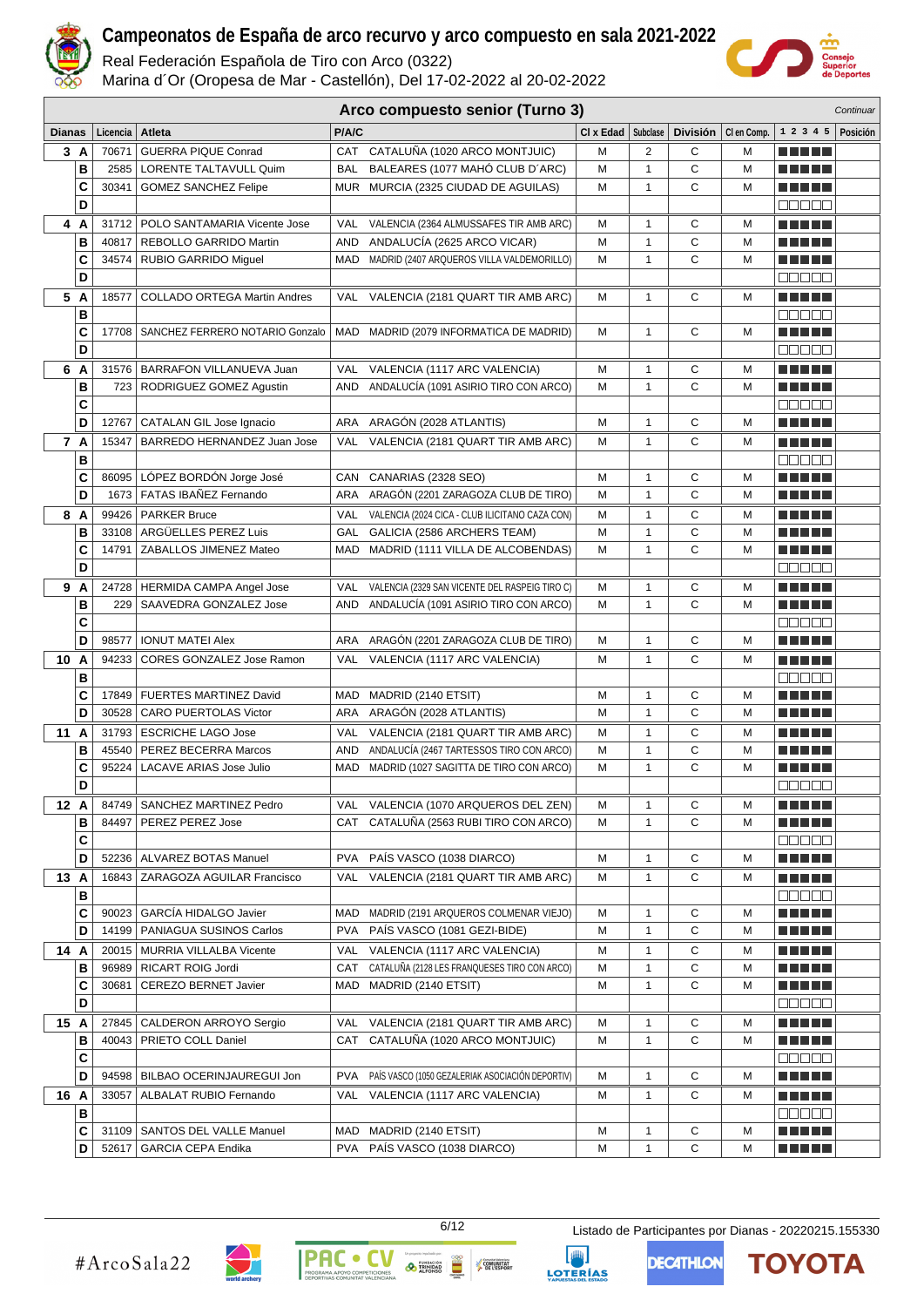

Real Federación Española de Tiro con Arco (0322)

Marina d´Or (Oropesa de Mar - Castellón), Del 17-02-2022 al 20-02-2022



|               |              |                   |                                        |            | Arco compuesto senior (Turno 3)                      |                      |              |   |                       |                            | Continuar |
|---------------|--------------|-------------------|----------------------------------------|------------|------------------------------------------------------|----------------------|--------------|---|-----------------------|----------------------------|-----------|
| <b>Dianas</b> |              | Licencia   Atleta |                                        | P/A/C      |                                                      | CI x Edad   Subclase |              |   | División   Clen Comp. | 1 2 3 4 5                  | Posición  |
| 17 A          |              | 21476             | <b>SAEZ CARABAL Vicente</b>            |            | VAL VALENCIA (2307 ARQUERS D'ARTEMISA)               | м                    | $\mathbf{1}$ | C | M                     | <b>RICH BILLIN</b>         |           |
|               | в            |                   | 32896   BARRERA DE LAS HERAS Guaire    | <b>BAL</b> | BALEARES (2031 ES CUBELLS TIR AMB ARC)               | M                    | $\mathbf{1}$ | С | M                     | <u> Literatur</u>          |           |
|               | C            |                   | 32536 GONZALEZ ESPINILLA Jorge         |            | CLE CASTILLA Y LEÓN (2003 ARCOLID)                   | М                    | $\mathbf{1}$ | C | M                     | a da da b                  |           |
|               | D            |                   |                                        |            |                                                      |                      |              |   |                       | 8000a                      |           |
| 18 A          |              |                   | 34686   CALDERON ARROYO Joel           | <b>VAL</b> | VALENCIA (2181 QUART TIR AMB ARC)                    | М                    | $\mathbf{1}$ | С | M                     | <b>RICH BILLIN</b>         |           |
|               | B            |                   | 84548   PLA BORT Eric                  | CAT        | CATALUÑA (2037 ARQUERS SALT)                         | М                    | $\mathbf{1}$ | C | M                     | MA MARI                    |           |
|               | C            |                   |                                        |            |                                                      |                      |              |   |                       | an da a                    |           |
|               | D            | 12822             | TELLERIA TELLERIA Ander                | <b>PVA</b> | PAÍS VASCO (2361 IGARTZA TIRO CON ARCO)              | М                    | $\mathbf{1}$ | C | M                     | .                          |           |
| 19 A          |              | 29697             | SOLER ANDREU Joaquin                   | VAL        | VALENCIA (2024 CICA - CLUB ILICITANO CAZA CON)       | м                    | $\mathbf{1}$ | С | М                     | MA MARI                    |           |
|               | $\, {\bf B}$ |                   |                                        |            |                                                      |                      |              |   |                       | 00000                      |           |
|               | C            |                   | 24996   SALAMANCA LOGEDO Eduardo       | <b>CLE</b> | CASTILLA Y LEÓN (2453 ARQUEROS DE VILLAMAYOR)        | M                    | $\mathbf{1}$ | С | M                     |                            |           |
|               | D            |                   | 30342   GARCIA CEGARRA Alejandro       |            | MUR MURCIA (2325 CIUDAD DE AGUILAS)                  | M                    | $\mathbf{1}$ | C | M                     | <b>RICH BILLIN</b>         |           |
| 20 A          |              |                   | 20091   ALEJO FERNANDEZ Joaquin        |            | CLM CASTILLA LA MANCHA (2081 AGUILA IMPERIAL)        | M                    | $\mathbf{1}$ | С | M                     | n din bir                  |           |
|               | B            |                   | 33500   SANCHEZ MEDRANO Mario          |            | AST ASTURIAS                                         | M                    | $\mathbf{1}$ | C | M                     | M M O M                    |           |
|               | C            |                   | 28154   RODRIGUEZ ESCUDERO Pedro       | <b>CLE</b> | CASTILLA Y LEÓN (1046 ARCO CLUB VALLADOLID)          | M                    | $\mathbf{1}$ | C | M                     | <b>RICH BILLIN</b>         |           |
|               | D            |                   |                                        |            |                                                      |                      |              |   |                       | an da a                    |           |
| 21 A          |              |                   | 19144   DE CÍA GALLEGO Arturo          | <b>NAV</b> | NAVARRA (2432 LAKARRI ARCO ESCUELA VALLE DE)         | M                    | $\mathbf{1}$ | С | M                     | MA MAR                     |           |
|               | В            | 29290             | MORALES JULIANA Juan Jose              | AST        | ASTURIAS (1012 REAL GRUPO CULTURA COVADONGA)         | М                    | 1            | C | М                     | ME DE SI                   |           |
|               | C            |                   |                                        |            |                                                      |                      |              |   |                       | 88888                      |           |
|               | D            | 31025             | <b>CUTILLAS ILLAN Manuel</b>           |            | MUR MURCIA (2348 AB-BULLA-CELLI)                     | м                    | $\mathbf{1}$ | С | M                     | <b>RICH BILLIN</b>         |           |
| 22 A          |              | 29230             | <b>GOMEZ GALA Cesar</b>                |            | CLM CASTILLA LA MANCHA (2292 ARTEMISA TIRO CON ARCO) | м                    | $\mathbf{1}$ | С | М                     | MA MAR                     |           |
|               | в            |                   |                                        |            |                                                      |                      |              |   |                       | an da a                    |           |
|               | C            | 30657             | RODRIGUEZ ALLERES Ruben                | GAL        | GALICIA (2688 ARCO TRASNO)                           | M                    | $\mathbf{1}$ | С | M                     | a da da b                  |           |
|               | D            |                   | 21776   LOPEZ SANCHEZ Benito           |            | MUR MURCIA (2093 VILLA DE CEUTI TIRO CON ARCO)       | М                    | $\mathbf{1}$ | C | M                     | MA MARI                    |           |
| 23 A          |              | 21374             | RODRIGUEZ TIRADO Juan Manuel           |            | CLM CASTILLA LA MANCHA (2279 ALCAZARCO)              | М                    | 1            | С | М                     | <b>RICH BILLIN</b>         |           |
|               | B            |                   | 20531   ARIAS DIAZ Marcos              | AST        | ASTURIAS (1012 REAL GRUPO CULTURA COVADONGA)         | M                    | $\mathbf{1}$ | С | M                     | n in Eil                   |           |
|               | C            |                   | 80062   VAZQUEZ SANCHEZ Manuel Joaquin | CLE        | CASTILLA Y LEÓN (1046 ARCO CLUB VALLADOLID)          | М                    | $\mathbf{1}$ | С | М                     | e de la la                 |           |
|               | D            |                   |                                        |            |                                                      |                      |              |   |                       | Maaaa                      |           |
| 24 A          |              | 95085             | GASCA TORREALBA Eduardo                | NAV        | NAVARRA (2075 ARCO TUDELA)                           | м                    | 1            | С | M                     | <b>TERRITORIA</b>          |           |
|               | в            |                   | 59121   HIDALGO TORRES Aaron           |            | BAL BALEARES (2031 ES CUBELLS TIR AMB ARC)           | М                    | $\mathbf{1}$ | С | M                     | MA TITLE                   |           |
|               | C            |                   | 33110   ARGÜELLES PRESA Xes            |            | GAL GALICIA (2586 ARCHERS TEAM)                      | М                    | $\mathbf{1}$ | C | M                     |                            |           |
|               | D            |                   |                                        |            |                                                      |                      |              |   |                       | 00000                      |           |
| 25 A          |              |                   | 98576   MATEI Constantin               | ARA        | ARAGÓN (2201 ZARAGOZA CLUB DE TIRO)                  | М                    | 1            | С | М                     | <b>TERRITORIA</b>          |           |
|               | B            |                   | 16116   GALLARDO VICENTE Marcos Javier | MAD        | MADRID (2471 ARCO BOADILLA)                          | M                    | $\mathbf{1}$ | C | M                     | <b>THE REAL</b>            |           |
|               | C            |                   | 43266   BARRERA GONZALEZ Hipolit       | AND        | ANDALUCÍA (1107 ARQUEROS CHICLANA)                   | М                    | $\mathbf{1}$ | С | M                     | n din Film                 |           |
|               | D            |                   |                                        |            |                                                      |                      |              |   |                       | 88888                      |           |
| 26 A          |              |                   | 91833   MEDRANO MANERO Enrique         |            | ARA ARAGÓN (2201 ZARAGOZA CLUB DE TIRO)              | М                    | 1            | С | М                     | a da da b                  |           |
|               | в            |                   | 103134   PARDO GUTIERREZ Alvaro        | MAD        | MADRID (2527 FMTARCO)                                | М                    | 1            | С | М                     | <u> El Biblio</u>          |           |
|               | C            |                   | 45806   MEDINA ORTA Miguel Angel       | AND        | ANDALUCÍA (1091 ASIRIO TIRO CON ARCO)                | М                    | $\mathbf{1}$ | С | М                     | <u> Literatur</u>          |           |
|               | D            |                   |                                        |            |                                                      |                      |              |   |                       | 88888                      |           |
| 27 A          |              |                   | 15714   ARAQUE HERAS Fernando          | ARA        | ARAGÓN (2201 ZARAGOZA CLUB DE TIRO)                  | М                    | 1            | С | М                     | a da bid                   |           |
|               | в            |                   | 30305   LINARES MARTINEZ Gonzalo       | MAD        | MADRID (2140 ETSIT)                                  | М                    | 1            | С | М                     | <u> 2008 - 200</u>         |           |
|               | C            |                   | 19316   PRIETO MARTIN Santiago         | CAT        | CATALUÑA (1020 ARCO MONTJUIC)                        | М                    | 1            | С | М                     | <u> Literatur</u>          |           |
|               | D            |                   |                                        |            |                                                      |                      |              |   |                       | <u>e e e e e</u>           |           |
| 28 A          |              |                   | 18278   MARTINEZ GARRIDO Sergio        | AND        | ANDALUCÍA (2147 ARCO GUADAIRA)                       | М                    | 1            | С | М                     | <u> Listo Lit</u>          |           |
|               | B            |                   | 98372 CREVILLEN SOLANA Pedro           |            | MUR MURCIA (2093 VILLA DE CEUTI TIRO CON ARCO)       | М                    | 1            | С | М                     | <u> 2000 - 200</u>         |           |
|               | C            | 696               | DOMÍNGUEZ RUBIO Jorge                  | NAV        | NAVARRA (2432 LAKARRI ARCO ESCUELA VALLE DE)         | М                    | 1            | С | М                     | <u> Here i s</u>           |           |
|               | D            |                   |                                        |            |                                                      |                      |              |   |                       | 00000                      |           |
| 29 A          |              | 30343             | <b>GARCIA MARTINEZ Francisco Jose</b>  |            | MUR MURCIA (2325 CIUDAD DE AGUILAS)                  | м                    | 1            | С | М                     | a da da                    |           |
|               | В            | 90660             | GONZALEZ GONZALEZ Pablo                |            | EXT EXTREMADURA (1078 ARQUEROS SAN JORGE)            | М                    | $\mathbf{1}$ | C | M                     | <u> Literatur</u>          |           |
|               | C            |                   |                                        |            |                                                      |                      |              |   |                       | 88888                      |           |
|               | D            |                   |                                        |            |                                                      |                      |              |   |                       | 88888                      |           |
| 30 A          |              |                   | 14190   SANZ FURELOS Hector            | <b>PVA</b> | PAÍS VASCO (1081 GEZI-BIDE)                          | М                    | 1            | С | М                     | <u> El Bratalho de la </u> |           |
|               | в            |                   | 17823   ALTOZANO PUENTE Raul           |            | MAD MADRID (2191 ARQUEROS COLMENAR VIEJO)            | М                    | $\mathbf{1}$ | C | M                     | <b>REBEL</b>               |           |
|               | C            |                   | 72685   GARCIA FERNANDEZ Antonio Jose  | CAT        | CATALUÑA (2609 CONSTANTI TIR AMB ARC)                | М                    | $\mathbf{1}$ | С | М                     | <u> La La La</u>           |           |
|               | D            |                   |                                        |            |                                                      |                      |              |   |                       | 00000                      |           |



**EXERCISE DE TRINIDAD** 

COMUNITAT<br>
P DE L'ESPORT





ΤΟΥΟΤΑ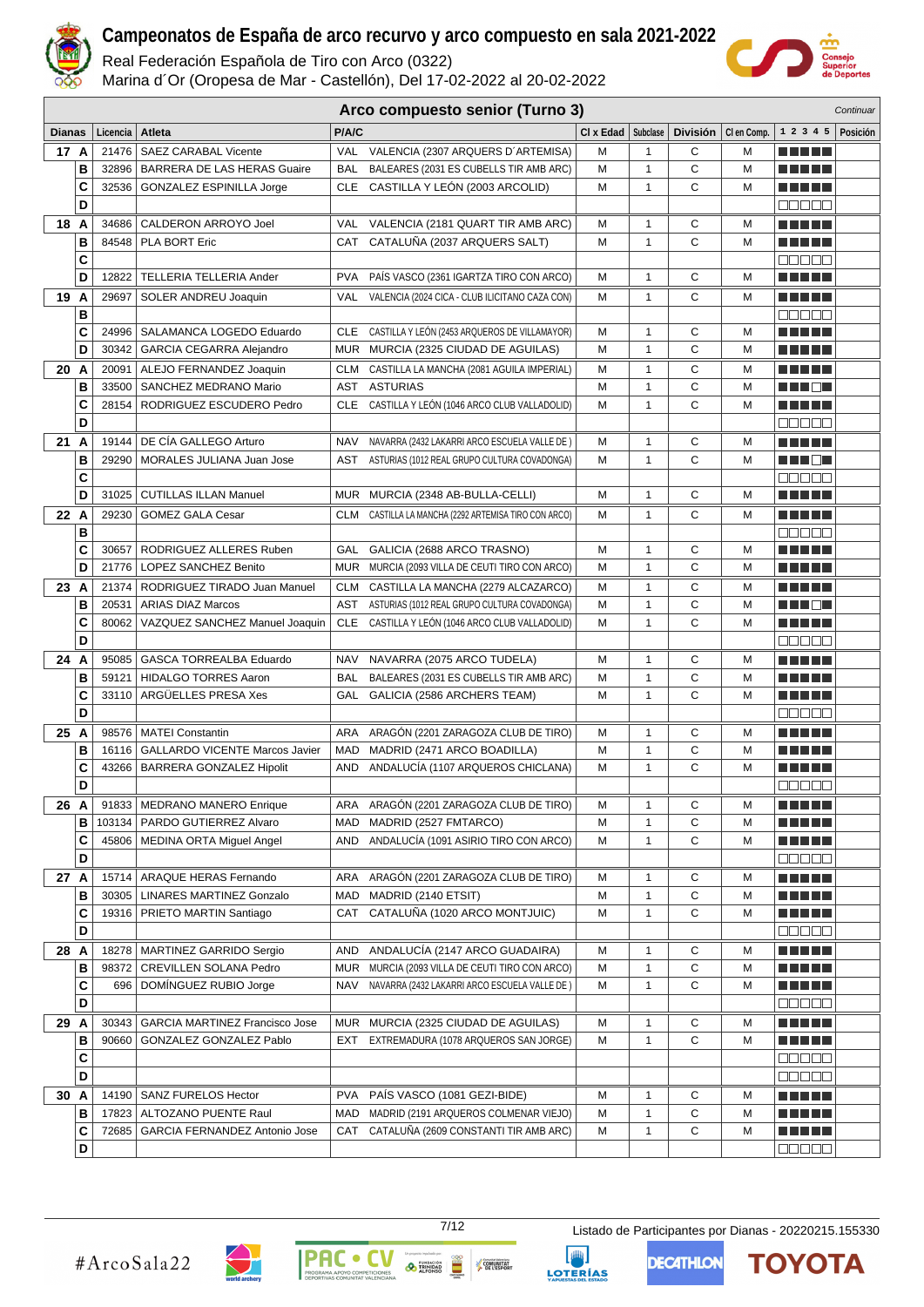

Real Federación Española de Tiro con Arco (0322)

Marina d´Or (Oropesa de Mar - Castellón), Del 17-02-2022 al 20-02-2022



|               | Arco compuesto senior (Turno 3)<br>Continuar |                   |                                          |            |                                                                                      |                               |                   |        |                       |                                 |          |
|---------------|----------------------------------------------|-------------------|------------------------------------------|------------|--------------------------------------------------------------------------------------|-------------------------------|-------------------|--------|-----------------------|---------------------------------|----------|
| <b>Dianas</b> |                                              | Licencia   Atleta |                                          | P/A/C      |                                                                                      | $Cl \times$ Edad $ $ Subclase |                   |        | División   Clen Comp. | 1 2 3 4 5                       | Posición |
| 31 A          |                                              | 93685             | SANCHEZ DE LA CRUZ Julio Felix           | <b>PVA</b> | PAÍS VASCO (2022 D'ARCO)                                                             | М                             | 1                 | С      | M                     | n na mats                       |          |
|               | B                                            |                   | 2503   BASTIAN DE BLAS David             | <b>CLE</b> | CASTILLA Y LEÓN (2501 ARCOCHINILLO)                                                  | M                             | 1                 | C      | M                     |                                 |          |
|               | C                                            | 87061             | MARTINEZ PERAL Juan Ramon                | CAT        | CATALUÑA (2048 ARQUERS CERDANYOLA DEL VALLES)                                        | M                             | $\mathbf{1}$      | C      | M                     | Martin Mar                      |          |
|               | D                                            |                   |                                          |            |                                                                                      |                               |                   |        |                       | 00000                           |          |
| 33 A          |                                              |                   | 48628   MISIS OLIVARES Alexa             | MAD        | MADRID (2079 INFORMATICA DE MADRID)                                                  | W                             | 2                 | С      | W                     | n di Titolo                     |          |
|               | B                                            |                   | 59138   PLANELLS SERRA Cristina          | <b>BAL</b> | BALEARES (2031 ES CUBELLS TIR AMB ARC)                                               | W                             | $\overline{2}$    | C      | W                     |                                 |          |
|               | C                                            |                   | 82483   GRAMUNTELL BONET Teresa          | VAL        | VALENCIA (2573 CALDERONA DE LA POBLA DE VALLB)                                       | W                             | 2                 | C      | W                     | M M M M M                       |          |
|               | D                                            |                   | 89192   NOGUERA RUBIO Rocio              | EXT        | EXTREMADURA (1078 ARQUEROS SAN JORGE)                                                | W                             | 2                 | C      | W                     |                                 |          |
| 34 A          |                                              |                   | 30100 URRESTARAZU ARINA Letizia          | NAV        | NAVARRA (2432 LAKARRI ARCO ESCUELA VALLE DE)                                         | W                             | $\mathbf{1}$      | С      | W                     | MA MEL                          |          |
|               | B                                            | 86921             | <b>GOMEZ BUFI Nur</b>                    | BAL        | BALEARES (2031 ES CUBELLS TIR AMB ARC)                                               | W                             | $\mathbf{1}$      | C      | W                     | M M M M M                       |          |
|               | C                                            |                   | 31464   ALONSO LORENZO Ana Mercedes      |            | CLE CASTILLA Y LEÓN (1046 ARCO CLUB VALLADOLID)                                      | W                             | $\mathbf{1}$      | C      | W                     |                                 |          |
|               | D                                            |                   |                                          |            |                                                                                      |                               |                   |        |                       | 00000                           |          |
| 35 A          |                                              |                   | 97738   ARANGO CUADRADO Cristina         | <b>MAD</b> | MADRID (1027 SAGITTA DE TIRO CON ARCO)                                               | W                             | 1                 | C      | W                     | n na mats                       |          |
|               | B                                            |                   |                                          |            |                                                                                      |                               |                   |        | W                     | <b>noooo</b>                    |          |
|               | C<br>D                                       |                   | 22996 CORRAL PEDREGOSA Gema              | CLE        | CASTILLA Y LEÓN (2461 LA FLECHA DE SALAMANCA)                                        | W                             | $\mathbf{1}$      | C<br>C | W                     | MA METAL<br>e e e e e           |          |
|               |                                              | 19009             | FOULON GOHY Magali                       | <b>BAL</b> | BALEARES (2031 ES CUBELLS TIR AMB ARC)                                               | W                             | $\mathbf{1}$      |        |                       |                                 |          |
| 36 A          |                                              |                   | 48516   ENRIQUEZ JIMENEZ Nuria           | MAD        | MADRID (2079 INFORMATICA DE MADRID)                                                  | W                             | 1                 | С      | W                     | n din bir                       |          |
|               | в<br>C                                       | 83851             | <b>MANEIRO CALARDE Cristina</b>          | <b>BAL</b> | BALEARES (2031 ES CUBELLS TIR AMB ARC)<br>CLE CASTILLA Y LEÓN (2103 ARCO PONFERRADA) | W<br>W                        | 1<br>$\mathbf{1}$ | С<br>C | W<br>W                | <u> El Bel</u><br><u>man ma</u> |          |
|               | D                                            |                   | 32065   MANUEL SANCHEZ Margarita Beatriz |            |                                                                                      |                               |                   |        |                       |                                 |          |
|               |                                              |                   | 29725   LUENGO PEÑA Maria Del Carmen     | MAD        |                                                                                      | W                             | $\mathbf{1}$      | С      | W                     | n na mata                       |          |
| 37 A          | В                                            |                   | 97429   RUBIO ARPON Beatriz              | <b>PVA</b> | MADRID (2701 DRAGONERA CLUB DE TIRO CON ARC)<br>PAÍS VASCO (2022 D'ARCO)             | W                             | 1                 | C      | W                     | n din bir                       |          |
|               | C                                            | 18254             | PEÑA TURIÑO Matilde                      | CLE        | CASTILLA Y LEÓN (1067 ARQUEROS ZAMORA)                                               | W                             | $\mathbf{1}$      | C      | W                     | Martin Mar                      |          |
|               | D                                            |                   |                                          |            |                                                                                      |                               |                   |        |                       | 00000                           |          |
| 38 A          |                                              |                   | 83990   RODRIGUEZ SUNYER Angela          | AST        | ASTURIAS (1012 REAL GRUPO CULTURA COVADONGA)                                         | W                             | 1                 | С      | W                     | n di Titolo                     |          |
|               | B                                            |                   |                                          |            |                                                                                      |                               |                   |        |                       | 00000                           |          |
|               | C                                            | 20901             | PEDREGOSA ALONSO Juana                   | CLE        | CASTILLA Y LEÓN (2461 LA FLECHA DE SALAMANCA)                                        | W                             | 1                 | С      | W                     | <u> Literatur</u>               |          |
|               | D                                            |                   | 16749   TUR TUR Neus                     | <b>BAL</b> | BALEARES (2031 ES CUBELLS TIR AMB ARC)                                               | W                             | $\mathbf{1}$      | C      | W                     | .                               |          |
| 39            | A                                            | 47569             | <b>DIAZ MORILLAS Paula</b>               | MAD        | MADRID (2140 ETSIT)                                                                  | W                             | 1                 | С      | W                     | M M M M M                       |          |
|               | B                                            |                   | 33109   PRESA BOULLOSA Veronica          | <b>GAL</b> | GALICIA (2586 ARCHERS TEAM)                                                          | W                             | $\mathbf{1}$      | С      | W                     | N N T D E                       |          |
|               | C                                            | 84731             | RODRIGUEZ Lucia                          | CAT        | CATALUÑA (2309 LA CONXORXA D'ARENYS DE MAR)                                          | W                             | $\mathbf{1}$      | C      | W                     | n din se                        |          |
|               | D                                            |                   |                                          |            |                                                                                      |                               |                   |        |                       | <b>00000</b>                    |          |
| 40 A          |                                              | 29925             | PEDRAZA CAMBERO Ana                      |            | MAD MADRID (2140 ETSIT)                                                              | W                             | 1                 | С      | W                     | n di Titolo                     |          |
|               | B                                            |                   |                                          |            |                                                                                      |                               |                   |        |                       | <b>BBBBB</b>                    |          |
|               | C                                            | 83295             | <b>GARCIA REGUEIRO Nerea</b>             | AST        | ASTURIAS (2094 ARCOASTUR)                                                            | W                             | $\mathbf{1}$      | C      | W                     | n ni ni ni n                    |          |
|               | D                                            | 27961             | <b>BLAY CIURANA Lorena</b>               |            | VAL VALENCIA (1117 ARC VALENCIA)                                                     | W                             | $\mathbf{1}$      | C      | W                     | n na mata                       |          |
| 41 A          |                                              |                   | 84859   RODRIGUEZ RUIZ Ana               |            | CLM CASTILLA LA MANCHA (2279 ALCAZARCO)                                              | W                             | 1                 | С      | W                     | Martin Mar                      |          |
|               | в                                            | 96188             | <b>GRANADO FERNANDEZ Veronica</b>        | AST        | ASTURIAS (1109 ARKEROS CORVERA)                                                      | W                             | 1                 | С      | W                     | ma matsa                        |          |
|               | C                                            |                   | 102399   ELGIBILY Hala                   |            | CAT CATALUÑA (1020 ARCO MONTJUIC)                                                    | W                             | 1                 | С      | W                     | <u> Literatur</u>               |          |
|               | D                                            |                   |                                          |            |                                                                                      |                               |                   |        |                       | ME SE S                         |          |
| 42 A          |                                              | 90661             | VINAGRE DIAZ Ana                         | EXT        | EXTREMADURA (1078 ARQUEROS SAN JORGE)                                                | W                             | 1                 | С      | W                     | <u> El El El E</u>              |          |
|               | в                                            |                   |                                          |            |                                                                                      |                               |                   |        |                       | MUN DEL                         |          |
|               | C                                            | 71881             | PITARCH LAGUNA Maria                     | CAT        | CATALUÑA (2221 ARQUERS CAMBRILS)                                                     | W                             | 1                 | С      | W                     | <u> El Ser</u>                  |          |
|               | D                                            |                   | 32766   SERRANO JAEN Arantxa             |            | CLM CASTILLA LA MANCHA (2610 LAS LOMAS ARCOCLUB)                                     | W                             | 1                 | С      | W                     | <u> Literatur</u>               |          |
| 43 A          |                                              | 81841             | <b>GARCIA JIMENEZ Trinidad</b>           | AND        | ANDALUCÍA (2652 HYPNOS - ARCHERY)                                                    | W                             | 1                 | С      | W                     | <u> Literatura de la p</u>      |          |
|               | в                                            |                   | 29346   ALEJO MOLERO Lucia               | CLM        | CASTILLA LA MANCHA (2081 AGUILA IMPERIAL)                                            | W                             | 1                 | С      | W                     | e e e e e                       |          |
|               | C                                            |                   | 98786   MARINO BLANCO Patricia           | AST        | ASTURIAS (1012 REAL GRUPO CULTURA COVADONGA)                                         | W                             | 1                 | С      | W                     | <u> Literatur</u>               |          |
|               | D                                            |                   |                                          |            |                                                                                      |                               |                   |        |                       | 88888                           |          |
| 44 A          |                                              |                   | 33195   GOMEZ GAYOL Sylvia               | AST        | ASTURIAS (1109 ARKEROS CORVERA)                                                      | W                             | 1                 | С      | W                     | <u> Heleta </u>                 |          |
|               | В                                            |                   | 47178   MUÑOZ SAIZ Andrea                | MAD        | MADRID (2079 INFORMATICA DE MADRID)                                                  | W                             | 1                 | С      | W                     | <u> Literatur</u>               |          |
|               | С                                            |                   | 94330   SINFREU ABAD Núria               | CAT        | CATALUÑA (2679 ARQUERS D'ANDORRA LA VELLA)                                           | W                             | 1                 | С      | W                     | <u> Literatur</u>               |          |
|               | D                                            |                   | 31715   POLO PALACIOS Beatriz            | VAL        | VALENCIA (2364 ALMUSSAFES TIR AMB ARC)                                               | W                             | $\mathbf{1}$      | С      | W                     | <u> Heleta </u>                 |          |

| Arco recurvo senior (Turno 4) |   |                   |                                 |                                                    |   |   |   |  |                                                                      |  |  |
|-------------------------------|---|-------------------|---------------------------------|----------------------------------------------------|---|---|---|--|----------------------------------------------------------------------|--|--|
| <b>Dianas</b>                 |   | Licencia   Atleta |                                 | <b>P/A/C</b>                                       |   |   |   |  | CI x Edad   Subclase   División   CI en Comp.   1 2 3 4 5   Posición |  |  |
|                               | A |                   | 96426   RODRIGUEZ PEREZ Ismael  | AND ANDALUCIA (1091 ASIRIO TIRO CON ARCO)          | м | っ |   |  | T FIFTI                                                              |  |  |
|                               | в |                   | 47570   DIAZ MORILLAS Guillermo | MADRID (2407 ARQUEROS VILLA VALDEMORILLO)  <br>MAD | М | っ |   |  |                                                                      |  |  |
|                               |   |                   | 88818   MARIN MARCON Aitor      | BALEARES (1007 SON PARDO)<br><b>BAL</b>            | м | ◠ | R |  |                                                                      |  |  |
|                               |   |                   |                                 |                                                    |   |   |   |  |                                                                      |  |  |









8/12 Listado de Participantes por Dianas - 20220215.155330

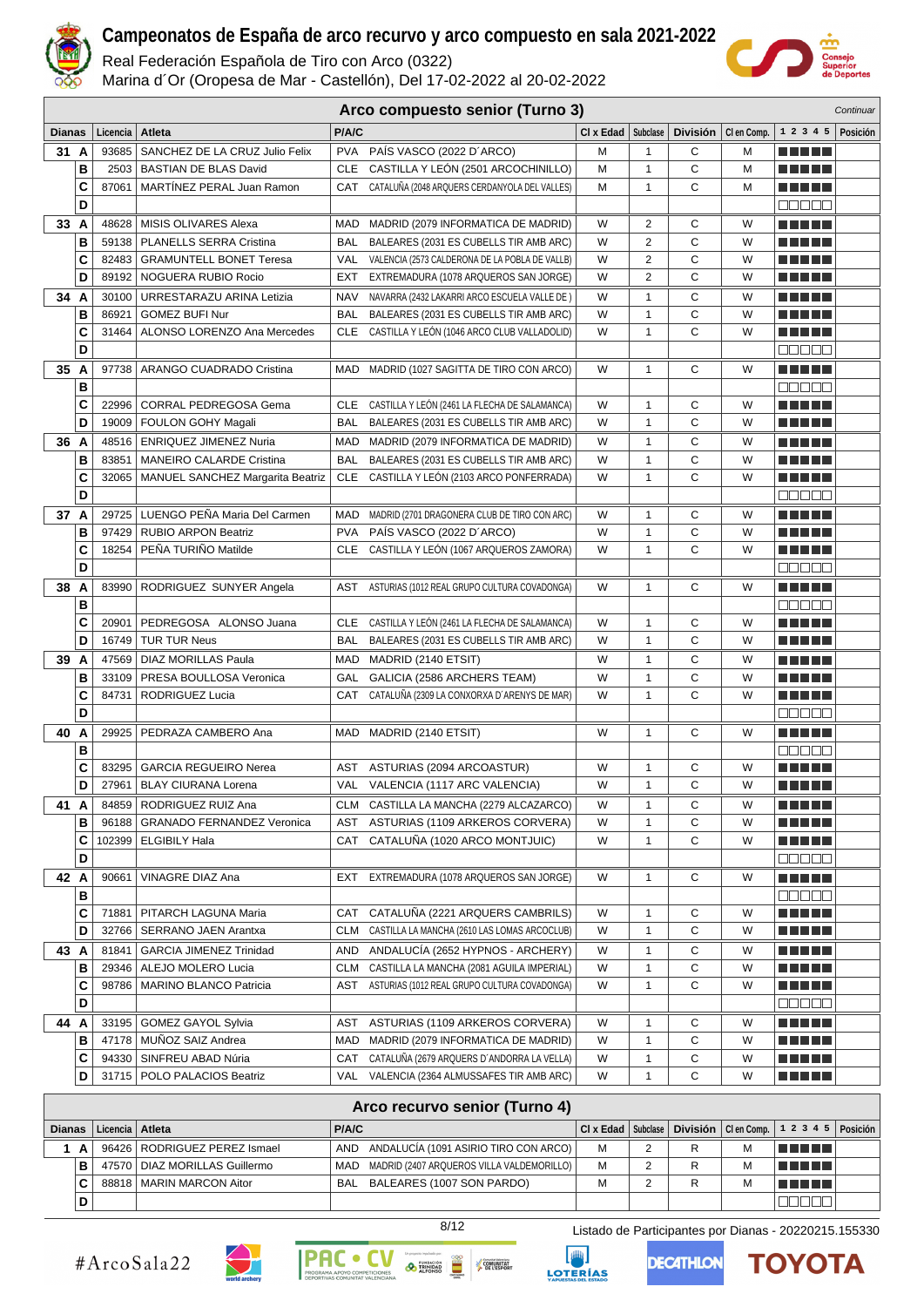

Real Federación Española de Tiro con Arco (0322)

Marina d´Or (Oropesa de Mar - Castellón), Del 17-02-2022 al 20-02-2022



|               | Arco recurvo senior (Turno 4)<br>Continuar |                   |                                               |            |                                                |             |                   |   |   |                                   |          |
|---------------|--------------------------------------------|-------------------|-----------------------------------------------|------------|------------------------------------------------|-------------|-------------------|---|---|-----------------------------------|----------|
| <b>Dianas</b> |                                            | Licencia   Atleta |                                               | P/A/C      |                                                | $Cl x$ Edad | <b>Subclase</b>   |   |   | División   Clen Comp.   1 2 3 4 5 | Posición |
|               | 2 A                                        |                   | 95125 GOMEZ GONZALEZ Roberto                  | CAT        | CATALUÑA (1020 ARCO MONTJUIC)                  | М           | 2                 | R | м | MA MARI                           |          |
|               | в                                          |                   | 59117   ROIG ROIG Toni                        | BAL        | BALEARES (1004 S'ARC EIVISSA)                  | М           | $\overline{2}$    | R | M |                                   |          |
|               | C                                          |                   | 95167   MORENO ARANDA Alfonso                 | AND        | ANDALUCÍA (1108 VILLARGORDO TIRO CON ARCO)     | М           | 2                 | R | м |                                   |          |
|               | D                                          |                   |                                               |            |                                                |             |                   |   |   | 88888                             |          |
|               | 3 A                                        |                   | 101733   FRAGUAS CASTANY Antoni               | CAT        | CATALUÑA (2529 ARQUERS SANT CUGAT)             | м           | 2                 | R | м |                                   |          |
|               | В                                          |                   | 20906   MERIDA BAZTAN Angel Luis              | MAD        | MADRID (2407 ARQUEROS VILLA VALDEMORILLO)      | М           | 2                 | R | M | <b>RICH BILLIN</b>                |          |
|               | C                                          |                   | 51755   PATINO BERNAL Javier                  | <b>PVA</b> | PAIS VASCO (2289 ARKULARIAK)                   | M           | 2                 | R | M | <b>RICH BILLIN</b>                |          |
|               | D                                          |                   | 88699   GARCIA CARPINTERO FERNANDEZ Guillermo | BAL        | BALEARES (1004 S'ARC EIVISSA)                  | М           | 1                 | R | M | a di kacamatan Ing                |          |
|               | 4 A                                        |                   | 90601   PRADOS CASTRO Enrique Jose            | MAD        | MADRID (2143 VILLA DE VALDEMORO)               | М           | 1                 | R | M | n na mats                         |          |
|               | B                                          | 14807             | <b>ESPINOSA PEREZ Fermin</b>                  | VAL        | VALENCIA (2494 ARQUERS DE PEDREGUER TIR AMB A) | М           | $\mathbf{1}$      | R | M | MA MAR                            |          |
|               | C                                          |                   | 10548   GUERRA PRIAN Manuel                   | AND        | ANDALUCÍA (1107 ARQUEROS CHICLANA)             | М           | 1                 | R | м | MA MARI                           |          |
|               | D                                          | 21256             | <b>RIBAS GARCIA Vicent</b>                    | <b>BAL</b> | BALEARES (1004 S'ARC EIVISSA)                  | М           | 1                 | R | м | <u> Literatur</u>                 |          |
| 5             | A                                          | 48214             | <b>LOPEZ MORALES Vicente</b>                  | MAD        | MADRID (2143 VILLA DE VALDEMORO)               | М           | 1                 | R | м | ma matsa                          |          |
|               | B                                          |                   | 26699   PICO CLEMENTE Marc                    | <b>VAL</b> | VALENCIA (2363 ARCXIXONA CAZA CON ARCO)        | М           | 1                 | R | м |                                   |          |
|               |                                            |                   | 93209   PUERTA BATISTA Alejandro              | AND        | ANDALUCIA (1091 ASIRIO TIRO CON ARCO)          | M           | 1                 | R | M |                                   |          |
|               | C<br>D                                     |                   |                                               |            |                                                | М           | 1                 | R |   |                                   |          |
|               |                                            |                   | 58470   PLEITE PASCUAL Victor                 | BAL        | BALEARES (1007 SON PARDO)                      |             |                   |   | M |                                   |          |
| 6             | A                                          | 26781             | <b>CUESTA PARERA Carlos</b>                   | <b>MAD</b> | MADRID (2047 10 CLUB DE TIRO CON ARCO)         | М           | 1                 | R | м | ma matsa                          |          |
|               | В                                          |                   | 20778   MAS ESTELLA Josep Vicent              | VAL        | VALENCIA (2494 ARQUERS DE PEDREGUER TIR AMB A) | M           | 1                 | R | M | <u> La Barta</u>                  |          |
|               | C                                          | 80782             | <b>CUENCA MARTIN Javier</b>                   | AND        | ANDALUCIA (1091 ASIRIO TIRO CON ARCO)          | М           | $\mathbf{1}$      | R | M | <u> El El El E</u>                |          |
|               | D                                          |                   | 59292   RIERA HERNANDEZ Jordi                 | BAL        | BALEARES (1004 S'ARC EIVISSA)                  | M           | 1                 | R | M |                                   |          |
|               | 7 A                                        |                   | 30798   SANCHEZ ANTOKU Ken                    | MAD        | MADRID (2138 ARQUEROS DE POZUELO)              | M           | 1                 | R | м |                                   |          |
|               | B                                          |                   | 86488   MIRA BELMONTE Ruben                   | <b>VAL</b> | VALENCIA (2363 ARCXIXONA CAZA CON ARCO)        | M           | 1                 | R | M | TI TI DE                          |          |
|               | C                                          |                   | 81225   PASSAS MARTOS Rafael                  | AND        | ANDALUCÍA                                      | м           | 1                 | R | м |                                   |          |
|               | D                                          |                   | 105345   HINTZE MARTINEZ Juan Carlos          | VAL        | VALENCIA (2549 BENISSA TIRO CON ARCO)          | М           | 1                 | R | M | <u> El Bibliotto de la Ba</u>     |          |
|               | 8 A                                        |                   | 19410   MARCOS PEREZ Antonio                  | MAD        | MADRID (2143 VILLA DE VALDEMORO)               | м           | 1                 | R | м |                                   |          |
|               | в                                          |                   | 91895   CARDONA FERRER Jose Antonio           | VAL        | VALENCIA (2494 ARQUERS DE PEDREGUER TIR AMB A) | M           | 1                 | R | M | <u> El El El E</u>                |          |
|               | C                                          |                   | 96424   PUERTA BATISTA Agustin                | AND        | ANDALUCIA (1091 ASIRIO TIRO CON ARCO)          | М           | 1                 | R | M | <u> El El El E</u>                |          |
|               | D                                          |                   | 17135   CINCUNEGUI BARBADO Pere               | BAL        | BALEARES (1004 S'ARC EIVISSA)                  | М           | $\mathbf{1}$      | R | M | a da da                           |          |
| 9             | A                                          | 972               | CARRASCO POLAINO Rafael                       | MAD        | MADRID (2138 ARQUEROS DE POZUELO)              | М           | 1                 | R | M | ma matsa                          |          |
|               | в                                          | 93233             | PAVÓN MARÍN Antonio Javier                    | VAL        | VALENCIA (2203 ARQUEROS DE ALBAL)              | М           | $\mathbf{1}$      | R | M | <b>RICH BILLIN</b>                |          |
|               | C                                          | 45941             | RIVEROS GARCIA Daniel                         | AND        | ANDALUCIA (1091 ASIRIO TIRO CON ARCO)          | М           | 1                 | R | м | ma matsa                          |          |
|               | D                                          |                   | 58626   MORELL BETHENCOURT Alejo              | BAL        | BALEARES (1007 SON PARDO)                      | м           | 1                 | R | м | m minimi                          |          |
| 10A           |                                            |                   | 30069   RAMIREZ FERRER Pau                    | MAD        | MADRID (2088 ARCOSOTO)                         | м           | 1                 | R | м | ma matsa                          |          |
|               | в                                          | 27931             | OLMO MOLTO Sergio Del                         | VAL        | VALENCIA (1149 SANTA LUCÍA-ALCOY)              | м           | 1                 | R | м | n di Titolo                       |          |
|               | C                                          | 44326             | RODRIGUEZ GUTIERREZ Agustin                   | AND        | ANDALUCIA (1091 ASIRIO TIRO CON ARCO)          | М           | 1                 | R | M |                                   |          |
|               | D                                          |                   | 88849   DAZA CACERES Pablo                    | BAL        | BALEARES (2031 ES CUBELLS TIR AMB ARC)         | M           | $\mathbf{1}$      | R | M | <u> Literatur</u>                 |          |
| 11 A          |                                            |                   | 88845   HIDALGO SERRA Antonio                 | BAL        | BALEARES (1004 S'ARC EIVISSA)                  | М           | 1                 | R | M | <u> Literatur</u>                 |          |
|               | в                                          |                   | 89463   MENA BELLOD David                     | VAL        | VALENCIA (2573 CALDERONA DE LA POBLA DE VALLB) | М           | 1                 | R | м | <u> El El El E</u>                |          |
|               | C                                          |                   | 94637 GOMEZ ORDOÑEZ Cristobal                 | AND        | ANDALUCÍA (1091 ASIRIO TIRO CON ARCO)          | М           | 1                 | R | M | N E HE H                          |          |
|               | D                                          |                   | 31518   URRIZA GUILLÉN Jon                    | NAV        | NAVARRA (2432 LAKARRI ARCO ESCUELA VALLE DE)   | М           | 1                 | R | M | <u> 2000 - 200</u>                |          |
| 12 A          |                                            |                   | 90023   GARCÍA HIDALGO Javier                 | MAD        | MADRID (2191 ARQUEROS COLMENAR VIEJO)          | М           | 1                 | R | м | <u> Literatur</u>                 |          |
|               | в                                          |                   | 10738   CANDELA JIMENEZ Manuel                |            | VAL VALENCIA (1149 SANTA LUCÍA-ALCOY)          | М           | $\mathbf{1}$      | R | M | e de la politik                   |          |
|               | C                                          |                   | 88143   CHERCHI Cristian                      | CAN        | CANARIAS (2515 SAN CRISPIN CLUB DEPORTIVO)     | м           | 1                 | R | м | <u> Literatur</u>                 |          |
|               | D                                          |                   |                                               |            |                                                |             |                   |   |   | 88888                             |          |
| 13 A          |                                            |                   | 98001   MOLINA GÓMEZ Marcos José              | MAD        | MADRID (2143 VILLA DE VALDEMORO)               | м           | 1                 | R | м | <u> La La La</u>                  |          |
|               | в                                          |                   | 71944 EL KHATTABI IGLESIAS Karim              | CAT        | CATALUÑA (1020 ARCO MONTJUIC)                  | М           | 1                 | R | M | a di kacamatan Ing                |          |
|               | C                                          |                   | 94633   MORANO RODRIGUEZ Alejandro            | AND        | ANDALUCÍA (1091 ASIRIO TIRO CON ARCO)          | М           | 1                 | R | M | a da bid                          |          |
|               | D                                          |                   | 2702   PEREZ SERRANO Oscar                    | CLM        | CASTILLA LA MANCHA (2074 ALJABA TIRO CON ARCO) | М           | $\mathbf{1}$      | R | M | <u> Listo de la </u>              |          |
| 14 A          |                                            |                   | 94695   PERAL GARRIDO Adrián                  | MAD        | MADRID (2191 ARQUEROS COLMENAR VIEJO)          |             |                   |   |   | <u> El El El E</u>                |          |
|               | в                                          |                   | 72168   MERCADER PEREZ Pablo                  | CAT        | CATALUÑA (1020 ARCO MONTJUIC)                  | М           | 1<br>$\mathbf{1}$ | R | M | <u> E SE SE</u>                   |          |
|               |                                            |                   |                                               | AND        | ANDALUCÍA (2147 ARCO GUADAIRA)                 | М<br>М      |                   | R | M |                                   |          |
|               | С                                          |                   | 102255   JIMENEZ GONZALEZ Eduardo             |            |                                                |             | 1                 | R | м | <u> Literatur</u>                 |          |
|               | D                                          |                   | 106728   HEREDIA ZORRILLA Pedro               | <b>PVA</b> | PAÍS VASCO (2289 ARKULARIAK)                   | м           | 1                 | R | м | <u> Literatur</u>                 |          |
| 15 A          |                                            |                   | 99608   ZAURIN ALONSO Ignacio                 | MAD        | MADRID (1027 SAGITTA DE TIRO CON ARCO)         | М           | 1                 | R | M | <u> Literatur</u>                 |          |
|               | в                                          |                   | 104010   HARTITI EL HAJI Karim                | MEL        | MELILLA (2441 ARQUEROS ESTOPIÑAN)              | м           | 1                 | R | м | <u> Literatur</u>                 |          |
|               | С                                          |                   | 96408   DOMINGUEZ RENGEL Antonio              | AND        | ANDALUCÍA (1091 ASIRIO TIRO CON ARCO)          | м           | 1                 | R | M | <u> Literatur</u>                 |          |
|               | D                                          |                   | 52731   BARCINA RUIZ Beñat                    |            | PVA PAIS VASCO (1038 DIARCO)                   | М           | 1                 | R | M | a da da                           |          |



**PAC** 

 $\bullet$ 

9/12 Listado de Participantes por Dianas - 20220215.155330

**EXERCISE DE TRINIDAD** 

COMUNITAT<br>
P DE L'ESPORT



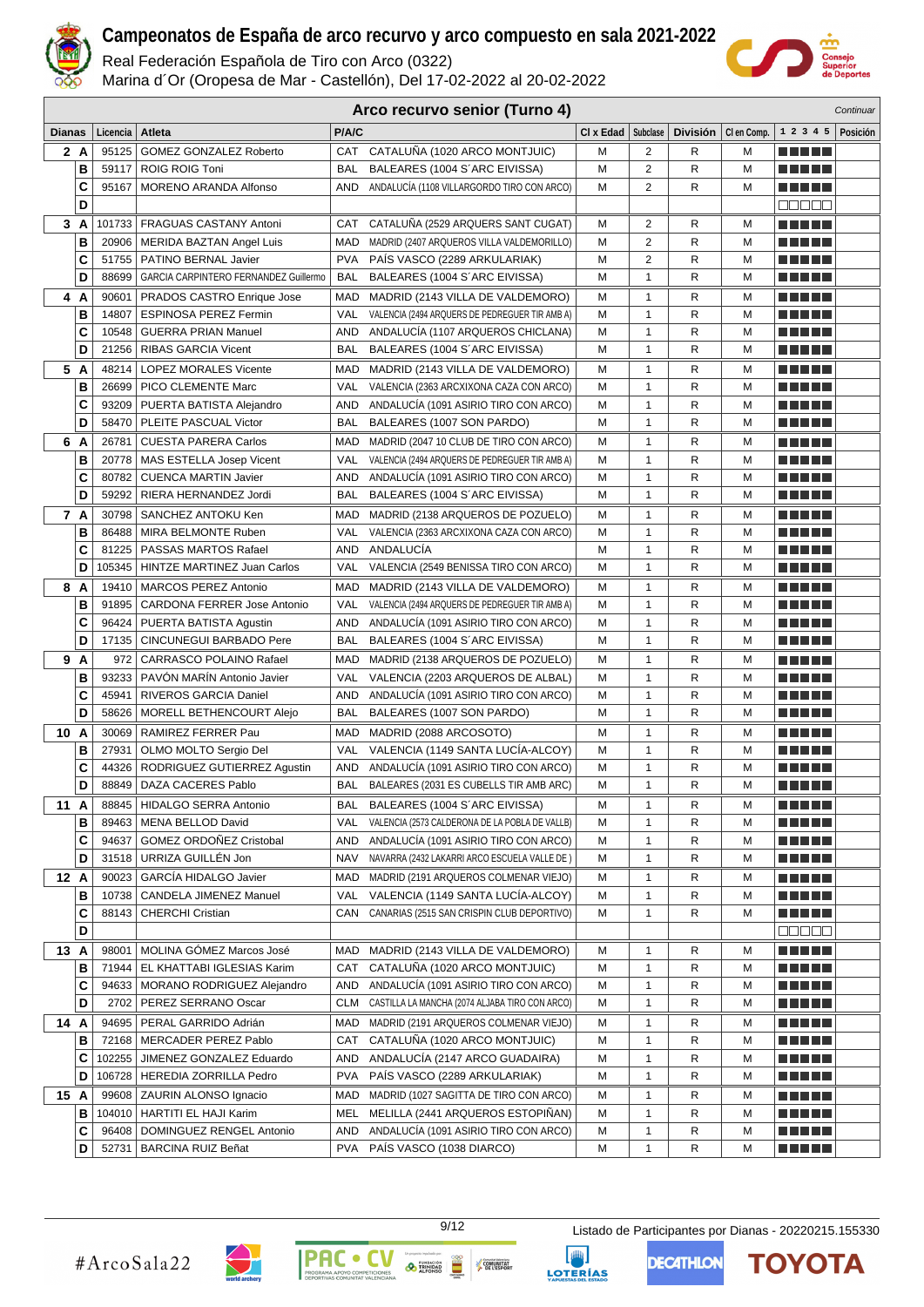

Real Federación Española de Tiro con Arco (0322)

Marina d´Or (Oropesa de Mar - Castellón), Del 17-02-2022 al 20-02-2022



|               | Arco recurvo senior (Turno 4)<br>Continuar |                 |                                                             |            |                                                                                               |             |                         |        |                       |                                        |          |
|---------------|--------------------------------------------|-----------------|-------------------------------------------------------------|------------|-----------------------------------------------------------------------------------------------|-------------|-------------------------|--------|-----------------------|----------------------------------------|----------|
| <b>Dianas</b> |                                            | Licencia        | Atleta                                                      | P/A/C      |                                                                                               | $Cl x$ Edad | Subclase                |        | División   Clen Comp. | 1 2 3 4 5                              | Posición |
| 16 A          |                                            | 89676           | RODRÍGUEZ LÓPEZ Alberto                                     |            | MAD MADRID (2191 ARQUEROS COLMENAR VIEJO)                                                     | М           | 1                       | R      | M                     | n di Tito                              |          |
|               | В                                          | 72652           | <b>CURIEL LABRADOR Luis</b>                                 | CAT        | CATALUÑA (1049 TAU TIR AMB ARC)                                                               | М           | 1                       | R      | м                     | <b>TERRITORIA</b>                      |          |
|               | C                                          | 80958           | GONZALEZ ALFAYA Ignacio                                     | AND        | ANDALUCÍA (1091 ASIRIO TIRO CON ARCO)                                                         | М           | 1                       | R      | M                     | n na mats                              |          |
|               | D                                          | 52651           | SANCHEZ MUÑOZ Pedro                                         | <b>PVA</b> | PAÍS VASCO (1038 DIARCO)                                                                      | М           | 1                       | R      | м                     | Martin Mar                             |          |
| 17 A          |                                            | 47224           | SOLERA SANCHEZ Jose Manuel                                  | MAD        | MADRID (2138 ARQUEROS DE POZUELO)                                                             | М           | 1                       | R      | м                     | MA MELA                                |          |
|               | B                                          | 70604           | PEÑA CERVELLO Arnau                                         | CAT        | CATALUÑA (1020 ARCO MONTJUIC)                                                                 | М           | 1                       | R      | M                     | n di Titolo                            |          |
|               | C                                          | 82682           | REMUÑAN GRANADO Borja                                       | AST        | ASTURIAS (1109 ARKEROS CORVERA)                                                               | М           | $\mathbf{1}$            | R      | M                     | m a mata                               |          |
|               | D                                          | 94163           | MADEJÓN BENITEZ Iñigo                                       | <b>PVA</b> | PAÍS VASCO (1038 DIARCO)                                                                      | М           | 1                       | R      | M                     | <u> Libertal d</u>                     |          |
| 18 A          |                                            | 48629           | HERNANDO MORENO Juan Ignacio                                | MAD        | MADRID (2138 ARQUEROS DE POZUELO)                                                             | М           | $\mathbf{1}$            | R      | M                     | a da birnin b                          |          |
|               | B                                          | 102617          | FLETCHER ORTEGA Luis                                        | <b>CAT</b> | CATALUÑA (1020 ARCO MONTJUIC)                                                                 | М           | 1                       | R      | M                     | M M M M M                              |          |
|               | C                                          | 87363           | <b>CONDE COLLAR Diego</b>                                   | AST        | ASTURIAS (2094 ARCOASTUR)                                                                     | М           | 1                       | R      | м                     | a di kacamatan Ing                     |          |
|               | D                                          | 90746           | MADEJON CASTRO Aitor                                        | <b>PVA</b> | PAÍS VASCO (1038 DIARCO)                                                                      | М           | 1                       | R      | M                     | <u> El Hel</u>                         |          |
| 19 A          |                                            | 30797           | SANCHEZ ANTOKU Yun                                          | <b>MAD</b> | MADRID (2138 ARQUEROS DE POZUELO)                                                             | м           | 1                       | R      | м                     |                                        |          |
|               | B                                          | 21935           | ORDONEZ CABRERA Damian Manuel                               | MUR        | MURCIA (2144 ORION TIRO CON ARCO)                                                             | М           | 1                       | R      | M                     | M M M M M                              |          |
|               | C                                          | 83292           | <b>CONDE RONDEROS Emilio Jose</b>                           | AST        | ASTURIAS (2094 ARCOASTUR)                                                                     | M           | 1                       | R      | M                     | Martin Ma                              |          |
|               | D                                          | 52565           | LARRABEITI LAVIÑA Andoni                                    | <b>PVA</b> | PAÍS VASCO (1038 DIARCO)                                                                      | М           | $\mathbf{1}$            | R      | M                     | Martin Ma                              |          |
| 20 A          |                                            | 88732           | MERIDA GONZALEZ Javier                                      | MAD        | MADRID (2407 ARQUEROS VILLA VALDEMORILLO)                                                     | М           | 1                       | R      | M                     | Martin Ma                              |          |
|               | B                                          | 91349           | VELASCO MARCE Eduard                                        | CAT        | CATALUÑA (1020 ARCO MONTJUIC)                                                                 | М           | $\mathbf{1}$            | R      | M                     | MA MBO                                 |          |
|               | C                                          |                 | 27178   BELLO DIAZ Martin                                   | AST        | ASTURIAS (1012 REAL GRUPO CULTURA COVADONGA)                                                  | М           | 1                       | R      | M                     | T FI FI FI E                           |          |
|               | D                                          |                 | 31649   ARTIME CRESPO Manuel                                | CLE        | CASTILLA Y LEÓN (1067 ARQUEROS ZAMORA)                                                        | М           | $\mathbf{1}$            | R      | м                     | <b>RICH BILLIN</b>                     |          |
| 21 A          |                                            |                 | 28152   IGLESIAS MARTIN Carlos                              |            | MAD MADRID (2138 ARQUEROS DE POZUELO)                                                         | М           | 1                       | R      | м                     | MA MARI                                |          |
|               | в                                          | 89102           | CALVO RODRIGUEZ Raul                                        | EXT        | EXTREMADURA (2532 VILLA DE MORALEJA TIRO CON ARC)                                             | М           | 1                       | R      | м                     | MA MARI                                |          |
|               | C                                          |                 | 33192   MENENDEZ DE VES Miguel                              | AST        | ASTURIAS (2094 ARCOASTUR)                                                                     | M           | 1                       | R      | M                     | n di Titolo                            |          |
|               | D                                          | 93007           | <b>GONZALEZ CUBILLAS Jorge</b>                              | <b>CLE</b> | CASTILLA Y LEÓN (2634 ARCO LANCIA)                                                            | M           | $\mathbf{1}$            | R      | M                     | <u> E E E E E</u>                      |          |
| 22 A          |                                            | 29598           | <b>TEMIÑO MEDIEL Andres</b>                                 | ARA        | ARAGÓN (2201 ZARAGOZA CLUB DE TIRO)                                                           | М           | 1                       | R      | M                     | n na mata                              |          |
|               | B                                          | 83564           | FERNANDEZ SANCHEZ Pedro Miguel                              | <b>EXT</b> | EXTREMADURA (2265 IBN MARWAN)                                                                 | М           | $\mathbf{1}$            | R      | M                     | n na mata                              |          |
|               | C                                          | 31322           | <b>BERCIAL ARGUELLES Diego</b>                              | <b>AST</b> | ASTURIAS (1012 REAL GRUPO CULTURA COVADONGA)                                                  | М           | $\mathbf{1}$            | R      | M                     | Martin Mar                             |          |
|               | D                                          | 22809           | <b>ACHA GONZALEZ Pablo</b>                                  | CLE        | CASTILLA Y LEÓN (2070 ARCO CID)                                                               | М           | 1                       | R      | M                     |                                        |          |
| 23 A          |                                            | 102201          | JORDAN LERIDA Antonio Luis                                  | ARA        | ARAGÓN (2201 ZARAGOZA CLUB DE TIRO)                                                           | М           | $\mathbf{1}$            | R      | M                     | a di kacamatan Ing                     |          |
|               | в                                          | 21397           | <b>BARRANCO ALEGRE Manuel</b>                               | EXT        | EXTREMADURA (2265 IBN MARWAN)                                                                 | М           | 1                       | R      | M                     | M M M M M                              |          |
|               | C<br>D                                     | 104269<br>83440 | <b>MOLINA MARI David</b>                                    | AST<br>CLE | ASTURIAS (1012 REAL GRUPO CULTURA COVADONGA)<br>CASTILLA Y LEÓN (2461 LA FLECHA DE SALAMANCA) | М<br>М      | 1<br>1                  | R<br>R | M<br>M                | <u> El Hel</u><br>n din bin            |          |
|               |                                            |                 | <b>GARCIA MEDINA Daniel</b>                                 |            |                                                                                               |             |                         |        |                       |                                        |          |
| 24 A          | В                                          | 27892           | <b>GUILLEN ANGOSTO Diego</b>                                | ARA        | ARAGÓN (2107 TERUEL DE TIRO CON ARCO)<br>EXTREMADURA (2265 IBN MARWAN)                        | М<br>М      | 1<br>1                  | R<br>R | M<br>M                | M M M M M<br>MA MARI                   |          |
|               | C                                          | 25143<br>36860  | RODRIGUEZ AREVALO Alejandro<br><b>CASTRO BARCALA Daniel</b> | EXT<br>GAL | GALICIA (1140 SILEX)                                                                          | M           | 1                       | R      | M                     | MA MARI                                |          |
|               | D                                          |                 | 83459   SANCHEZ CORRALES Pablo Enrique                      |            | CLE CASTILLA Y LEÓN (1067 ARQUEROS ZAMORA)                                                    | M           | $\mathbf{1}$            | R      | M                     | .                                      |          |
| 25 A          |                                            |                 | 30003   RUFAS MORILLO Francho                               |            | ARA ARAGÓN (2391 ARQUEROS DE SABIÑANIGO)                                                      | М           | 1                       | R      | M                     |                                        |          |
|               | в                                          | 33217           | BENITA MARTINEZ Mario Ignacio                               | CLM        | CASTILLA LA MANCHA (2397 CUENCA TIRO CON ARCO)                                                | М           | 1                       | R      | M                     | <u> Literatur</u>                      |          |
|               | C                                          |                 | 26643   ALVARIÑO GARCIA Miguel                              |            | GAL GALICIA (1140 SILEX)                                                                      | М           | 1                       | R      | M                     | <u> 2009 - 200</u><br><u> La La La</u> |          |
|               | D                                          |                 | 31146   DABÁN BAINES Jorge                                  | NAV        | NAVARRA (2432 LAKARRI ARCO ESCUELA VALLE DE)                                                  | М           | 1                       | R      | M                     | <u> Literatur</u>                      |          |
| 26 A          |                                            |                 | 26094   MORENO PUERTO Andres                                |            | MEL MELILLA (2273 ÁNFORA TIRO CON ARCO)                                                       | М           | 1                       | R      | м                     | <u> Libertal d</u>                     |          |
|               | в                                          |                 | 54113   GARCIA GARCIA Jose Maria                            | CLM        | CASTILLA LA MANCHA (2648 MONTEALEGRE TIRO CON ARCO)                                           | М           | 1                       | R      | M                     | M M M M M                              |          |
|               | С                                          |                 | 97122   FILGUEIRA LOPEZ Pablo                               | <b>GAL</b> | GALICIA (2287 ARCO FERROL)                                                                    | М           | 1                       | R      | M                     | Martin Mar                             |          |
|               | D                                          | 34111           | CARRILLO VELA Javier                                        | NAV        | NAVARRA (2423 UNIVERSIDAD DE NAVARRA (SECCIO)                                                 | М           | 1                       | R      | M                     | <u> Listo de la </u>                   |          |
| 28 A          |                                            | 70660           | <b>TAJES GARCIA Magdalena</b>                               | CAT        | CATALUÑA (1020 ARCO MONTJUIC)                                                                 | W           | 2                       | R      | W                     | a da da                                |          |
|               | в                                          | 32055           | NIEVA GONZALEZ Sandra                                       | MAD        | MADRID (2140 ETSIT)                                                                           | W           | $\overline{\mathbf{c}}$ | R      | W                     | ME SE S                                |          |
|               | C                                          | 95174           | ORDOÑEZ MOLINA Noly                                         | AND        | ANDALUCÍA (1091 ASIRIO TIRO CON ARCO)                                                         | W           | $\overline{\mathbf{c}}$ | R      | W                     | <u> El Bell</u>                        |          |
|               | D                                          |                 |                                                             |            |                                                                                               |             |                         |        |                       | 88888                                  |          |
| 29 A          |                                            | 72478           | <b>CANALES MARTIN Elia</b>                                  | CAT        | CATALUÑA (2609 CONSTANTI TIR AMB ARC)                                                         | W           | 2                       | R      | W                     | <u> E SE SE</u>                        |          |
|               | в                                          |                 | 94700 SOUSA GARCÍA Natalia                                  |            | MAD MADRID (2191 ARQUEROS COLMENAR VIEJO)                                                     | W           | 2                       | R      | W                     | <u> Literatur</u>                      |          |
|               | C                                          | 30727           | FERNANDEZ GOMEZ Anuska                                      |            | AST ASTURIAS                                                                                  | W           | $\overline{\mathbf{c}}$ | R      | W                     | <u> Literatur</u>                      |          |
|               | D                                          |                 |                                                             |            |                                                                                               |             |                         |        |                       | 88888                                  |          |
| 30 A          |                                            |                 | 48115   FUENTE TORRECILLA Iria De La                        | MAD        | MADRID (2140 ETSIT)                                                                           | W           | 2                       | R      | W                     | <u> El Bratal</u>                      |          |
|               | в                                          | 59070           | MARTIN BAUTISTA Tania                                       | BAL        | BALEARES (1007 SON PARDO)                                                                     | W           | $\overline{\mathbf{c}}$ | R      | W                     | a da bir                               |          |
|               | С                                          | 89148           | GARCÍA EZPELETA Leire                                       | NAV        | NAVARRA (2432 LAKARRI ARCO ESCUELA VALLE DE)                                                  | W           | 2                       | R      | W                     | a da bir                               |          |
|               | D                                          |                 |                                                             |            |                                                                                               |             |                         |        |                       | 88888                                  |          |



**O TRINIDAD** 

**PAC** 

 $\bullet$ 

10/12 Listado de Participantes por Dianas - 20220215.155330



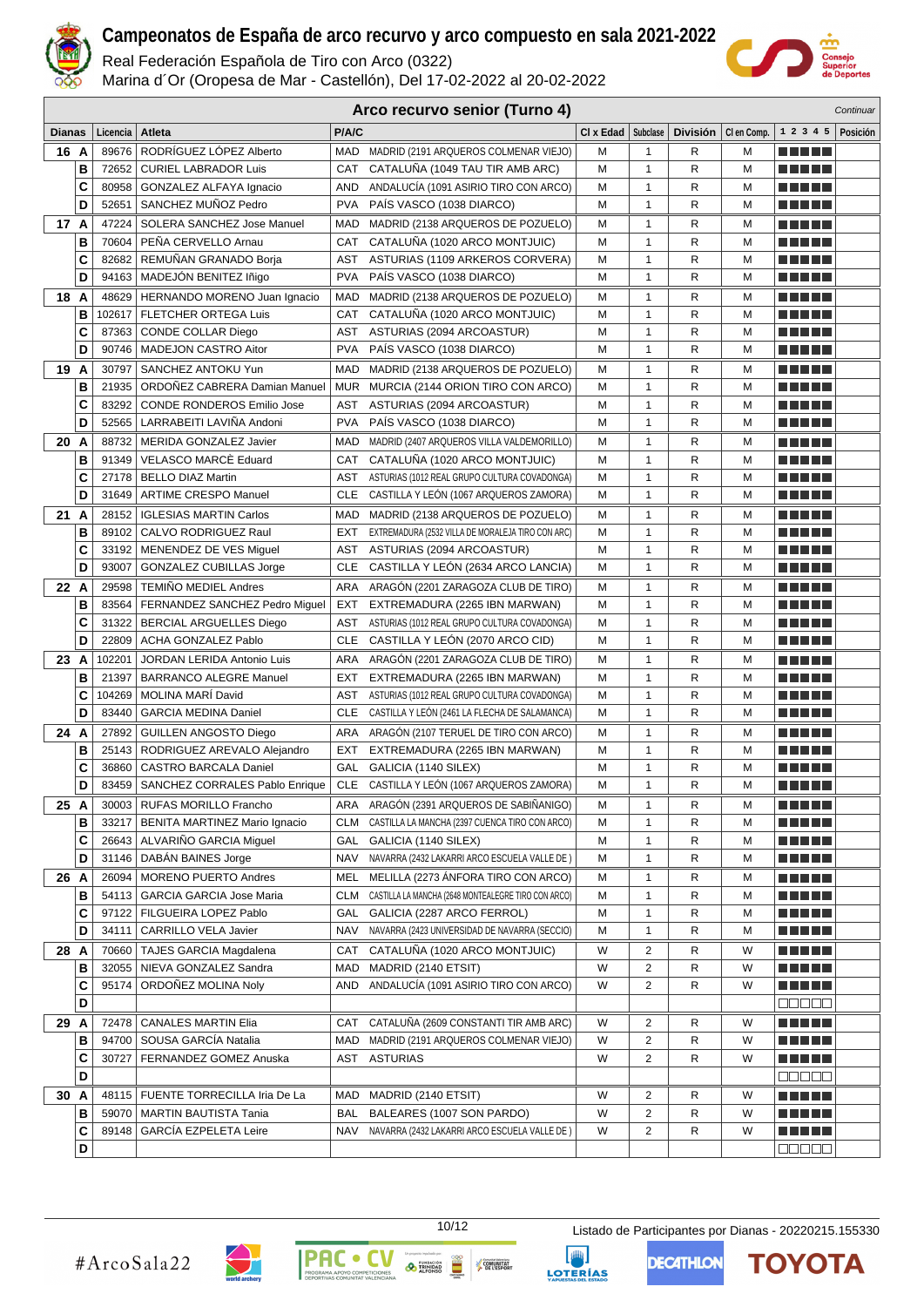

Real Federación Española de Tiro con Arco (0322)

Marina d´Or (Oropesa de Mar - Castellón), Del 17-02-2022 al 20-02-2022



| Arco recurvo senior (Turno 4)<br>Continuar |      |                            |                                      |            |                                                    |           |              |                 |             |                                                                      |          |
|--------------------------------------------|------|----------------------------|--------------------------------------|------------|----------------------------------------------------|-----------|--------------|-----------------|-------------|----------------------------------------------------------------------|----------|
| <b>Dianas</b>                              |      | Licencia                   | Atleta                               | P/A/C      |                                                    | CI x Edad | Subclase     | <b>División</b> | CI en Comp. | 1 2 3 4 5                                                            | Posición |
|                                            | 31 A | 98919                      | ROFA VEGA Maria Salome               | <b>AND</b> | ANDALUCÍA (1091 ASIRIO TIRO CON ARCO)              | W         | 1            | R               | W           |                                                                      |          |
|                                            | B    | 108257                     | ALVAREZ BANDALA Maria Fernanda       | CAT        | CATALUÑA (2566 LLEIDA TIR AMB ARC)                 | W         | $\mathbf{1}$ | R               | W           | <u> Liberal Maria II</u>                                             |          |
|                                            | C    | 88593                      | <b>HERMOSO MARTINEZ Natalia</b>      | MAD        | MADRID (1027 SAGITTA DE TIRO CON ARCO)             | W         | 1            | R               | W           | e e e e e                                                            |          |
|                                            | D    | 93381                      | ALCARAZ VALLS Angels                 | VAL        | VALENCIA (1149 SANTA LUCIA-ALCOY)                  | W         | $\mathbf{1}$ | R               | W           | e e e e e                                                            |          |
| 32 A                                       |      | 96425                      | ORTIZ ROMERO Rocio                   | AND        | ANDALUCÍA (1091 ASIRIO TIRO CON ARCO)              | W         | 1            | R               | W           | ma matsa                                                             |          |
|                                            | в    | 103016                     | BARBERÀ LÓPEZ Núria                  | CAT        | CATALUÑA (2609 CONSTANTI TIR AMB ARC)              | W         | 1            | R               | W           |                                                                      |          |
|                                            | C    | 47650                      | GARCIA LABORDA Mª Belen              | MAD        | MADRID (2047 10 CLUB DE TIRO CON ARCO)             | W         | 1            | R               | W           |                                                                      |          |
|                                            | D    | 86489                      | <b>MARTI BLANCO Andrea</b>           | VAL        | VALENCIA (2363 ARCXIXONA CAZA CON ARCO)            | W         | 1            | R               | W           | .                                                                    |          |
|                                            | 33 A | 100277                     | PAREDES ALONSO Maria Luisa           | AND        | ANDALUCÍA (2114 DISMINUSPORT)                      | W         | $\mathbf{1}$ | R               | W           | n di Titolo                                                          |          |
|                                            | В    | 91199                      | <b>SUAREZ GARROTE Laura</b>          | CAT        | CATALUÑA (1049 TAU TIR AMB ARC)                    | W         | 1            | R               | W           | n na mats                                                            |          |
|                                            | C    | 85232                      | <b>IBANEZ ROMERO Lucia</b>           | MAD        | MADRID (2138 ARQUEROS DE POZUELO)                  | W         | $\mathbf{1}$ | R               | W           | MA MARI                                                              |          |
|                                            | D    | 26088                      | <b>LOPEZ SANCHIS Nerea</b>           | VAL        | VALENCIA (2364 ALMUSSAFES TIR AMB ARC)             | W         | $\mathbf{1}$ | R               | W           | n di Titolo                                                          |          |
|                                            | 34 A | 81292                      | <b>GUZMAN RODRIGUEZ Cristina, De</b> | AND        | ANDALUCÍA (1091 ASIRIO TIRO CON ARCO)              | W         | 1            | R               | W           | n na m                                                               |          |
|                                            | B    | 88433                      | RAMOS VALIENTE Lucia                 | CAT        | CATALUÑA (1134 OLESA DE MONTSERRAT TIR AMB AR)     | W         | $\mathbf{1}$ | R               | W           | n di Titolo                                                          |          |
|                                            | C    | 48566                      | <b>VELASCO MARTINEZ Ines De</b>      | MAD        | MADRID (2138 ARQUEROS DE POZUELO)                  | W         | $\mathbf{1}$ | R               | W           | n di Titolo                                                          |          |
|                                            | D    | 83989                      | REIGOSA DIAZ Alba                    | AST        | ASTURIAS (1012 REAL GRUPO CULTURA COVADONGA)       | W         | 1            | R               | W           | n din bir                                                            |          |
|                                            | 35 A | 94630                      | LOPEZ RODRIGUEZ Vanesa               | <b>AND</b> | ANDALUCÍA                                          | W         | 1            | R               | W           | n na m                                                               |          |
|                                            | в    | 71881                      | PITARCH LAGUNA Maria                 | CAT        | CATALUÑA (2221 ARQUERS CAMBRILS)                   | W         | 1            | R               | W           | .                                                                    |          |
|                                            | C    | 97941                      | VILELLA PADILLO Carolina María       | MAD        | MADRID (2088 ARCOSOTO)                             | W         | 1            | R               | W           | ma matsa                                                             |          |
|                                            | D    | 102608                     | ALVAREZ GONZALEZ Paula               | AST        | ASTURIAS (2094 ARCOASTUR)                          | W         | 1            | R               | W           | n din bir                                                            |          |
|                                            | 36 A | 80790                      | FERNANDEZ INFANTE Leyre              | AND        | ANDALUCÍA (1091 ASIRIO TIRO CON ARCO)              | W         | 1            | R               | W           |                                                                      |          |
|                                            | В    | 42680                      | FARRE PINILLA Maria Pilar            | CAT        | CATALUÑA (2566 LLEIDA TIR AMB ARC)                 | W         | 1            | R               | W           | ma matsa                                                             |          |
|                                            | C    | 48571                      | <b>CEBRIAN MARTINEZ Sandra</b>       | MAD        | MADRID (2138 ARQUEROS DE POZUELO)                  | W         | 1            | R               | W           | <u> El El El E</u>                                                   |          |
|                                            | D    | 97368                      | GONZALEZ CANTOS Andrea Daniela       | AST        | ASTURIAS (2094 ARCOASTUR)                          | W         | 1            | R               | W           | e e e e e                                                            |          |
| 37 A                                       |      | 91489                      | <b>AZNAR TEJERO Marta</b>            | AND        | ANDALUCÍA (1091 ASIRIO TIRO CON ARCO)              | W         | 1            | R               | W           | ma matsa                                                             |          |
|                                            | В    | 94424                      | <b>HIDALGO MARI Paula</b>            | <b>BAL</b> | BALEARES (1004 S'ARC EIVISSA)                      | W         | 1            | R               | W           | a di seb                                                             |          |
|                                            | C    | 32796                      | ZARCO PALACIOS Alba                  | MAD        | MADRID (2140 ETSIT)                                | W         | 1            | R               | W           |                                                                      |          |
|                                            | D    | 98204                      | <b>GARROTE REIG Andrea</b>           | VAL        | VALENCIA (2363 ARCXIXONA CAZA CON ARCO)            | W         | 1            | R               | W           |                                                                      |          |
|                                            | 38 A | 81648                      | <b>HERNANDEZ VELASCO Marina</b>      | AND        | ANDALUCÍA (1091 ASIRIO TIRO CON ARCO)              | W         | 1            | R               | W           | n di Titolo                                                          |          |
|                                            | В    | 59118                      | <b>BARAKHOVA BANEGAS Niura</b>       | <b>BAL</b> | BALEARES (1004 S'ARC EIVISSA)                      | W         | 1            | R               | W           | M M M M M                                                            |          |
|                                            | C    | 30927                      | VILCHEZ MOLINERA Maria               | MAD        | MADRID (2017 ARQUEROS LEGANES)                     | W         | $\mathbf{1}$ | R               | W           | n di Titolo                                                          |          |
|                                            | D    | 104281                     | RODRIGUEZ CENIZO Adriana             | CLE        | CASTILLA Y LEÓN (2003 ARCOLID)                     | W         | 1            | R               | W           | a di seb                                                             |          |
|                                            | 39 A | 17938                      | <b>GUTIERREZ RISCO Antonia</b>       | AND        | ANDALUCÍA (1091 ASIRIO TIRO CON ARCO)              | W         | 1            | R               | W           | n na m                                                               |          |
|                                            | B    | 95392                      | ROIG BAUZA Marina                    | <b>BAL</b> | BALEARES (1007 SON PARDO)                          | W         | 1            | R               | W           | n di Titolo                                                          |          |
|                                            | C    | 89462                      | <b>MENA BELLOD Sara</b>              | VAL        | VALENCIA (2573 CALDERONA DE LA POBLA DE VALLB)     | W         | 1            | R               | W           | M SI SI SI S                                                         |          |
|                                            | D    |                            | 31446   BASTIAN SERRANO Sandra       |            | CLE CASTILLA Y LEÓN (2501 ARCOCHINILLO)            | W         | $\mathbf{1}$ | R               | W           | ma matsa                                                             |          |
|                                            | 40 A | 80663                      | CASTILLA QUINTERO Alicia             |            | AND ANDALUCÍA (1091 ASIRIO TIRO CON ARCO)          | W         | 1            | R               | W           | <u> Literatur</u>                                                    |          |
|                                            | В    | 32533                      | ARRANZ POLLINO Maria                 |            | CLE CASTILLA Y LEÓN (2003 ARCOLID)                 | W         | 1            | R               | W           | <u> HILLEL</u>                                                       |          |
|                                            | C    | 47825                      | GARCIA NAVAS GARCIA NAVAS Carlota    |            | MAD MADRID (2138 ARQUEROS DE POZUELO)              | W         | 1            | R               | W           | <u> Literatur</u>                                                    |          |
|                                            | D    |                            |                                      |            |                                                    |           |              |                 |             | <u> - - - - - </u>                                                   |          |
|                                            | 41 A | 80653                      | CAMACHO GALVAN Miriam                | AND        | ANDALUCÍA (1091 ASIRIO TIRO CON ARCO)              | W         | 1            | R               | W           | <u> Literatur</u>                                                    |          |
|                                            | в    | 52693                      | VAZQUEZ GARRIDO Eider                |            | PVA PAÍS VASCO (2259 AZERI)                        | W         | 1            | R               | W           | n na na                                                              |          |
|                                            | C    | 31099                      | GUTIERREZ NORIEGA Angela             |            | CTB CANTABRIA (2568 ATALANTA ARCHERY SPORT BEZANA) | W         | 1            | R               | W           | N E HE H                                                             |          |
|                                            | D    | 34343                      | AGUIRRE FERNANDEZ Maria Rosa         |            | MEL MELILLA (2626 ARCOMELILLA)                     | W         | 1            | R               | W           | N E HE H                                                             |          |
|                                            | 42 A | 98920                      | PEREZ ROFA Luna                      |            | AND ANDALUCÍA (1091 ASIRIO TIRO CON ARCO)          | W         | 1            | R               | W           | N E HE H                                                             |          |
|                                            | в    |                            | 51253   LUENGO LUQUE Elisabeth       |            | PVA PAÍS VASCO (2289 ARKULARIAK)                   | W         | 1            | R               | W           | <u> Literatur</u>                                                    |          |
|                                            | С    |                            | 85989   LÓPÉZ LUENGO Sandra          |            | NAV NAVARRA (2432 LAKARRI ARCO ESCUELA VALLE DE)   | W         | 1            | R               | W           | TI NI TITL                                                           |          |
|                                            | D    | 103654                     | FEREZ CAMPILLO Ana                   |            | MUR MURCIA (2099 ARQUEROS MURSIYA)                 | W         | 1            | R               | W           | <u> Literatur</u>                                                    |          |
|                                            | 43 A | 80097                      | GONZALEZ LOZANO Rosalia Del Rocio    | AND        | ANDALUCÍA (1091 ASIRIO TIRO CON ARCO)              | W         | 1            | R               | W           |                                                                      |          |
|                                            | в    |                            | 51230   CAÑETE JAIO Lidia            | <b>PVA</b> | PAÍS VASCO (2310 ZALDIBAR ARKU TALDEA)             | W         | 1            | R               | W           |                                                                      |          |
|                                            | C    | 85167                      | GAZTELU RODRÍGUEZ Jone               | NAV        | NAVARRA (2432 LAKARRI ARCO ESCUELA VALLE DE)       | W         | 1            | R               | W           | <u> Literatur</u>                                                    |          |
|                                            | D    |                            | 90245   LANZUELA ROYO Lucia          |            | ARA ARAGÓN (2201 ZARAGOZA CLUB DE TIRO)            | W         | 1            | R               | W           | <u> Literatur</u>                                                    |          |
|                                            |      |                            |                                      |            |                                                    |           |              |                 |             |                                                                      |          |
|                                            |      |                            |                                      |            | <b>Técnicos (Turno 5)</b>                          |           |              |                 |             |                                                                      |          |
|                                            |      | Dianas   Licencia   Atleta |                                      | P/A/C      |                                                    |           |              |                 |             | CI x Edad   Subclase   División   CI en Comp.   1 2 3 4 5   Posición |          |



COMUNITAT<br>
P DE L'ESPORT



**DECATHLON** 

ΤΟΥΟΤΑ